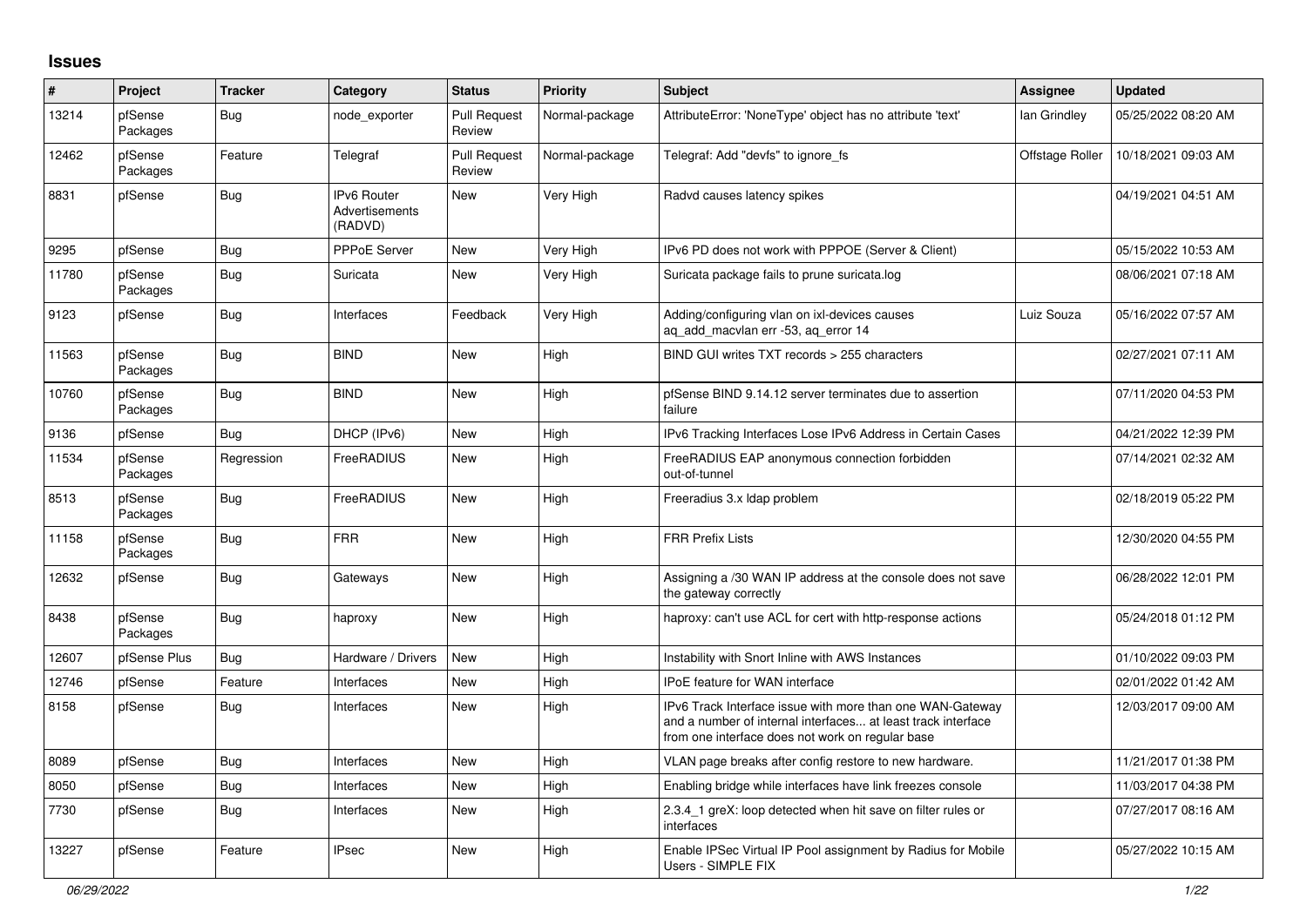| $\#$  | Project             | <b>Tracker</b> | Category                | <b>Status</b>          | <b>Priority</b> | Subject                                                                                                   | <b>Assignee</b>       | <b>Updated</b>      |
|-------|---------------------|----------------|-------------------------|------------------------|-----------------|-----------------------------------------------------------------------------------------------------------|-----------------------|---------------------|
| 8964  | pfSense             | Bug            | <b>IPsec</b>            | New                    | High            | IPsec async cryptography advanced setting - TCP traffic not<br>passing through                            | Luiz Souza            | 12/08/2020 12:09 PM |
| 5355  | pfSense             | Bug            | <b>IPsec</b>            | New                    | High            | on Dynamic WAN IP (DHCP Client) it takes 10 minutes before<br>Phase1 reconnects                           |                       | 07/08/2016 10:29 PM |
| 7521  | pfSense             | Feature        | Package System          | New                    | High            | Package Updates via Mirror                                                                                |                       | 05/04/2017 08:21 PM |
| 13180 | pfSense<br>Packages | <b>Bug</b>     | pfBlockerNG             | New                    | High            | High CPU Utilization with pfb_filter <sup>[]</sup> since PfBlockerNG update<br>to devel 3.1.0 4           |                       | 06/14/2022 08:00 AM |
| 13179 | pfSense<br>Packages | Feature        | pfBlockerNG             | <b>New</b>             | High            | Search based on CIDR                                                                                      |                       | 05/17/2022 09:45 AM |
| 12932 | pfSense<br>Packages | Feature        | pfBlockerNG             | <b>New</b>             | High            | pfblockerng per user whitelist                                                                            |                       | 03/11/2022 11:08 AM |
| 11572 | pfSense<br>Packages | <b>Bug</b>     | pfBlockerNG             | New                    | High            | Auto created firewall rules have IPv4 as protocol only - even<br>for IPv6 lists.                          |                       | 06/25/2022 10:59 AM |
| 10252 | pfSense<br>Packages | Bug            | pfBlockerNG             | New                    | High            | pfblockerng-devel                                                                                         |                       | 02/11/2020 05:18 PM |
| 9724  | pfSense<br>Packages | <b>Bug</b>     | pfBlockerNG             | <b>New</b>             | High            | pfblockerng-firewall-filter-service-will-not-start                                                        |                       | 09/05/2019 06:32 AM |
| 13307 | pfSense             | Bug            | PPP Interfaces          | New                    | High            | PPP interface custom reset date/time Hour and Minute fields<br>do not properly handle "0" value           |                       | 06/28/2022 12:01 PM |
| 6988  | pfSense<br>Packages | Bug            | Snort                   | <b>New</b>             | High            | SNORT Package PHP memory error                                                                            |                       | 06/28/2018 10:00 PM |
| 12520 | pfSense<br>Packages | Feature        | Squid                   | <b>New</b>             | High            | [Squid] - Allow or Deny Mappings from IP/Host/GeoIP sources                                               |                       | 11/12/2021 02:13 PM |
| 12732 | pfSense<br>Packages | <b>Bug</b>     | squidguard              | New                    | High            | Squid https filtering squidguard acl target list - erratic behaviour                                      |                       | 01/26/2022 09:11 AM |
| 7388  | pfSense<br>Packages | Bug            | Suricata                | New                    | High            | Suricata does not property recognize MTU for PPPOE<br>interfaces                                          |                       | 03/15/2017 05:17 AM |
| 9046  | pfSense<br>Packages | Feature        | Telegraf                | New                    | High            | telegraf feature request                                                                                  |                       | 02/18/2019 03:38 PM |
| 13311 | pfSense Docs        | New Content    | Troubleshooting         | <b>New</b>             | High            | Add troubleshooting tips for ZFS boot issues                                                              |                       | 06/28/2022 11:04 AM |
| 12608 | pfSense<br>Packages | Bug            | WireGuard               | New                    | High            | WireGuard tunnels monitored by dpinger causing system to<br>stop routing completely in certain situations | Christian<br>McDonald | 12/16/2021 03:14 PM |
| 4845  | pfSense             | <b>Bug</b>     | CARP                    | Confirmed              | High            | CARP preemption doesn't switch to backup where connectivity<br>between systems is lost but not NIC link   |                       | 07/28/2015 07:55 AM |
| 5413  | pfSense             | <b>Bug</b>     | <b>DNS Resolver</b>     | Confirmed              | High            | Incorrect Handling of Unbound Resolver [service restarts,<br>cache loss, DNS service interruption]        |                       | 06/19/2022 11:11 PM |
| 11992 | pfSense             | <b>Bug</b>     | Virtual IP<br>Addresses | Confirmed              | High            | GRE Tunnel - Does not work with a virtual IP as endpoint                                                  |                       | 06/04/2021 01:16 AM |
| 12979 | pfSense<br>Packages | <b>Bug</b>     | Snort                   | Pull Request<br>Review | High            | Snort Rules Update Process Using Deprecated FreeBSD<br>Subdirectory Name                                  | <b>Bill Meeks</b>     | 03/24/2022 09:02 AM |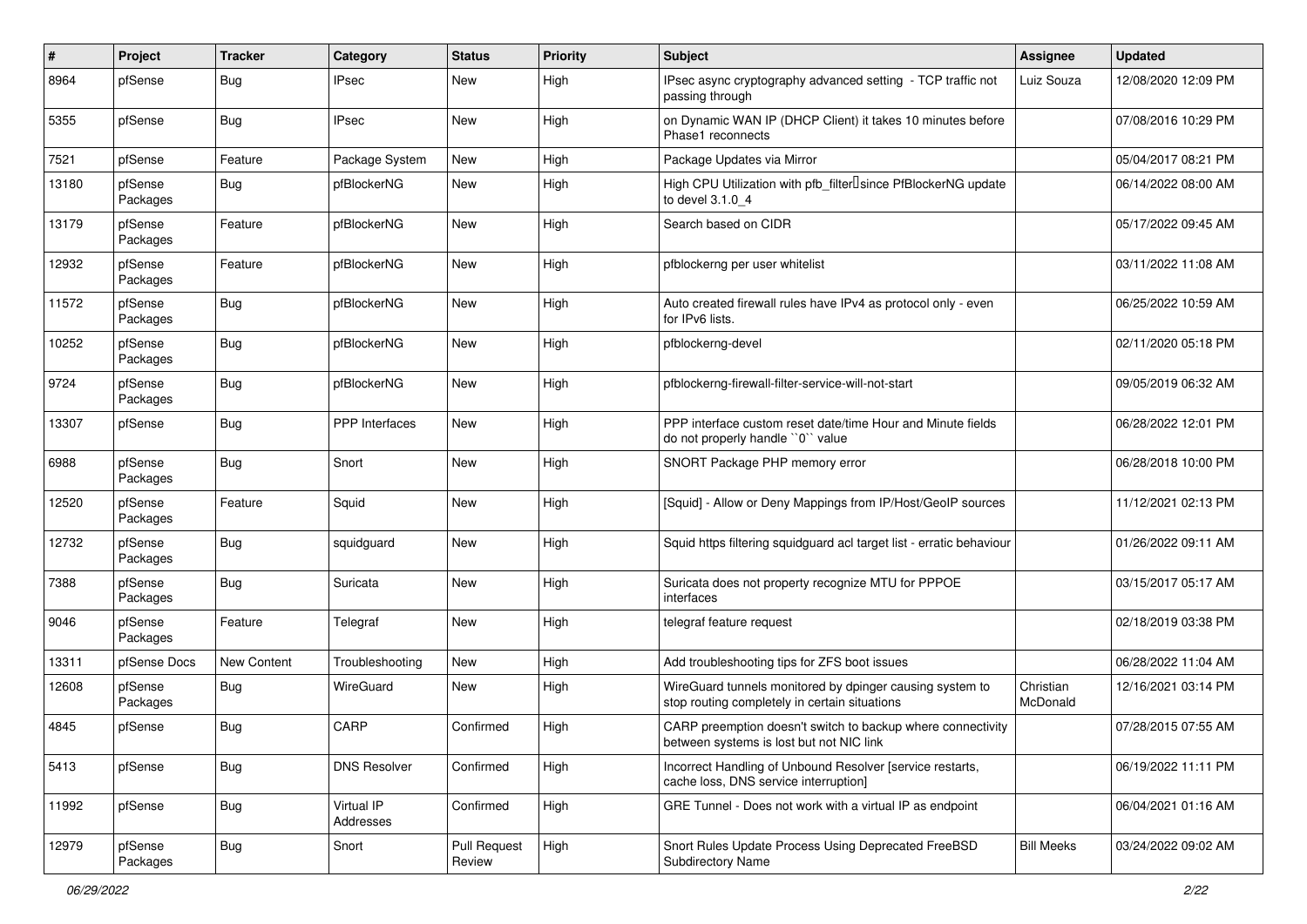| #     | Project             | <b>Tracker</b> | Category              | <b>Status</b> | <b>Priority</b> | Subject                                                                                                   | <b>Assignee</b>   | <b>Updated</b>      |
|-------|---------------------|----------------|-----------------------|---------------|-----------------|-----------------------------------------------------------------------------------------------------------|-------------------|---------------------|
| 12354 | pfSense<br>Packages | Todo           | haproxy               | Feedback      | High            | Update haproxy-devel to mitigate CVE-2021-40346                                                           | Viktor Gurov      | 05/12/2022 08:50 AM |
| 11135 | pfSense<br>Packages | Bug            | haproxy               | Feedback      | High            | HAproxy OCSP reponse crontab bug                                                                          | Viktor Gurov      | 09/10/2021 11:51 AM |
| 12853 | pfSense             | Bug            | <b>NAT Reflection</b> | Feedback      | High            | Network Address Translation - Pure NAT pfsense freeze after<br>reboot                                     |                   | 02/22/2022 08:40 AM |
| 12160 | pfSense<br>Packages | Regression     | syslog-ng             | Feedback      | High            | An invalid configuration is generated when choosing TLS as<br>the default protocol                        | Jim Pingle        | 07/23/2021 03:27 PM |
| 11936 | pfSense<br>Packages | Bug            | <b>FRR</b>            | Incomplete    | High            | FRR does not connect BGP when using password                                                              |                   | 05/19/2021 08:12 AM |
| 13292 | pfSense<br>Packages | Feature        | <b>ACME</b>           | New           | Normal          | Separator                                                                                                 |                   | 06/21/2022 12:06 PM |
| 13053 | pfSense<br>Packages | Bug            | <b>ACME</b>           | <b>New</b>    | Normal          | LoopiaAPI error handling                                                                                  |                   | 05/05/2022 10:58 AM |
| 12670 | pfSense<br>Packages | Bug            | <b>ACME</b>           | New           | Normal          | ACME package writes credentials to system log                                                             | Viktor Gurov      | 03/07/2022 10:58 AM |
| 12623 | pfSense<br>Packages | Bug            | <b>ACME</b>           | New           | Normal          | acme.sh package   DNS-ISPConfig settings                                                                  | Viktor Gurov      | 03/10/2022 03:42 PM |
| 11931 | pfSense<br>Packages | Feature        | <b>ACME</b>           | New           | Normal          | Add support for validating a domain's ownership via Google<br>Cloud Cloud DNS                             |                   | 02/15/2022 03:18 AM |
| 11827 | pfSense<br>Packages | Feature        | <b>ACME</b>           | New           | Normal          | Please include acme deploy folder/scripts                                                                 |                   | 03/06/2022 04:31 AM |
| 11826 | pfSense<br>Packages | Feature        | <b>ACME</b>           | New           | Normal          | Preserve acme SAN Method parameters for new cert creations                                                |                   | 04/20/2021 02:02 PM |
| 9833  | pfSense<br>Packages | Feature        | <b>ACME</b>           | New           | Normal          | ACME: add ability to use custom ACME server                                                               |                   | 04/07/2022 11:31 AM |
| 9348  | pfSense<br>Packages | Bug            | <b>ACME</b>           | New           | Normal          | Results of Acme certificate issuance/renewal are not properly<br>formatted                                |                   | 02/22/2019 12:08 PM |
| 9299  | pfSense<br>Packages | Feature        | <b>ACME</b>           | New           | Normal          | ACME package : Automate add/remove firewall rule for port<br>forwarding                                   |                   | 01/30/2019 10:09 PM |
| 9200  | pfSense<br>Packages | Todo           | <b>ACME</b>           | New           | Normal          | Add DNS support for Google domain to Acme manager                                                         | Jim Pingle        | 02/15/2022 03:16 AM |
| 8560  | pfSense<br>Packages | Bug            | <b>ACME</b>           | <b>New</b>    | Normal          | ACME: can't update DNS records in DNSMadeEasy registar<br>for several domains with different API keys/ids |                   | 06/08/2018 01:28 PM |
| 7453  | pfSense<br>Packages | <b>Bug</b>     | ACME                  | New           | Normal          | DNS-ovh need to save or display consumer key                                                              |                   | 04/06/2017 10:54 AM |
| 13282 | pfSense Plus        | <b>Bug</b>     | Aliases / Tables      | New           | Normal          | FQDN Aliases Break if an Invalid Domain is Present in the<br>Chain                                        | Reid<br>Linnemann | 06/18/2022 03:12 PM |
| 13068 | pfSense             | <b>Bug</b>     | Aliases / Tables      | New           | Normal          | Error loading rules when URL Table IPs content is empty                                                   |                   | 04/17/2022 09:07 PM |
| 12708 | pfSense             | <b>Bug</b>     | Aliases / Tables      | New           | Normal          | alias with non resolving DNS entry breaks underlying pf table                                             |                   | 02/20/2022 06:13 PM |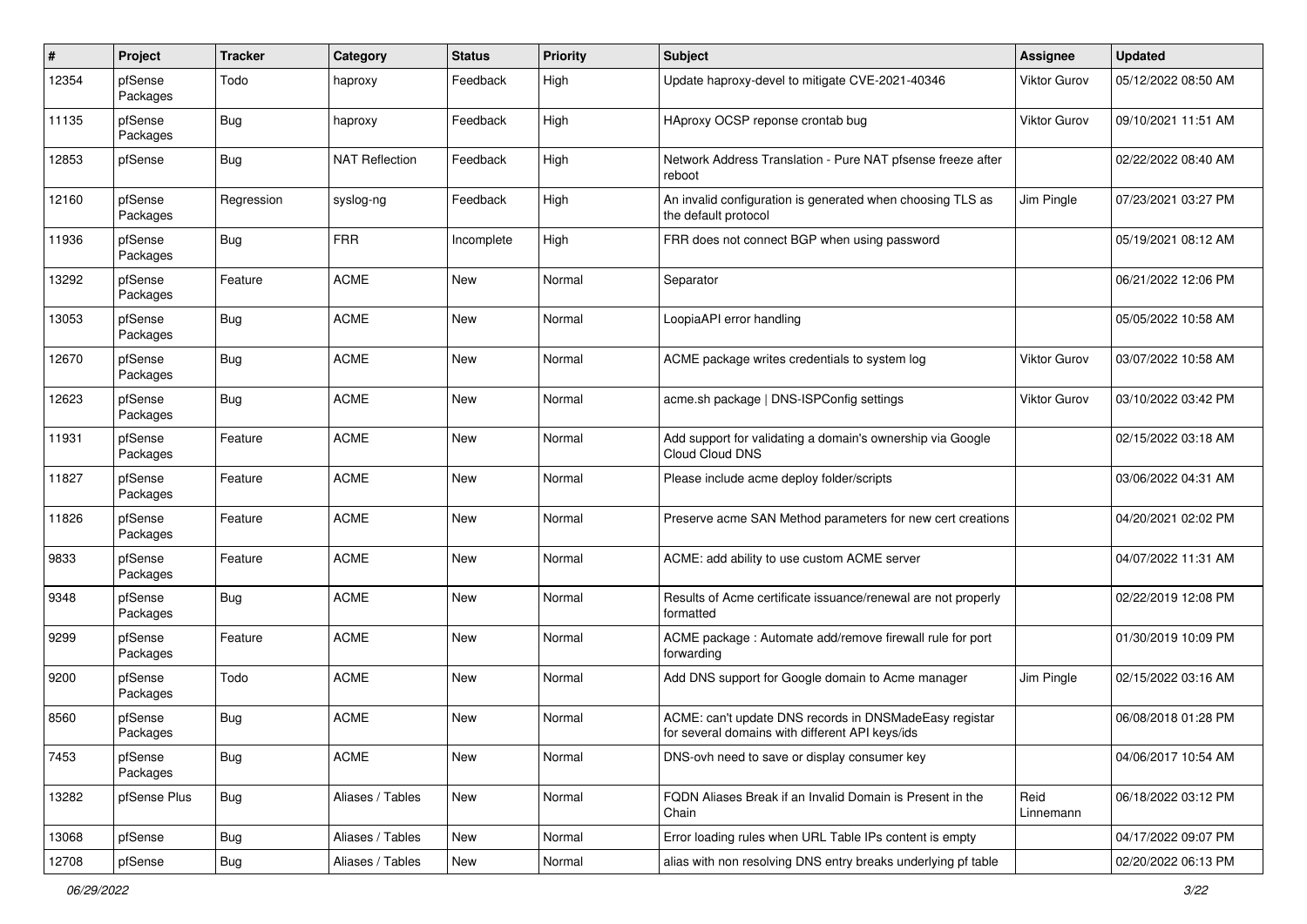| #     | Project             | <b>Tracker</b> | Category         | <b>Status</b> | <b>Priority</b> | Subject                                                                                                       | Assignee              | <b>Updated</b>      |
|-------|---------------------|----------------|------------------|---------------|-----------------|---------------------------------------------------------------------------------------------------------------|-----------------------|---------------------|
| 12600 | pfSense             | Feature        | Aliases / Tables | New           | Normal          | allow custom mask for a network alias created from a FQDN                                                     |                       | 12/15/2021 10:50 AM |
| 7665  | pfSense             | Bug            | Aliases / Tables | <b>New</b>    | Normal          | Host range validation for Aliases is not strict enough                                                        |                       | 08/21/2019 11:01 AM |
| 3387  | pfSense             | Feature        | Aliases / Tables | New           | Normal          | process alias urltable Frequency                                                                              |                       | 08/21/2019 11:01 AM |
| 1979  | pfSense             | Feature        | Aliases / Tables | New           | Normal          | Add some default read-only system aliases                                                                     | Jim Pingle            | 08/21/2019 11:01 AM |
| 11898 | pfSense<br>Packages | <b>Bug</b>     | apcupsd          | New           | Normal          | PHP error from apcupsd dashboard widget                                                                       |                       | 05/07/2021 09:12 AM |
| 11375 | pfSense<br>Packages | Bug            | apcupsd          | New           | Normal          | UPS Type <blank> for USB APC</blank>                                                                          |                       | 02/26/2021 11:10 AM |
| 10845 | pfSense<br>Packages | <b>Bug</b>     | apcupsd          | <b>New</b>    | Normal          | apcupsd doesn't stop when not enabled                                                                         |                       | 08/24/2020 10:16 AM |
| 12812 | pfSense<br>Packages | Feature        | arpwatch         | <b>New</b>    | Normal          | Would it be helpful if the FreeBSD net-mgmt/arpwatch port had<br>an option to use mail/dma for mail delivery? |                       | 02/16/2022 06:09 PM |
| 13260 | pfSense             | Feature        | Authentication   | New           | Normal          | Add support for OpenVPN static-challenge                                                                      |                       | 06/09/2022 02:04 PM |
| 12726 | pfSense             | Bug            | Authentication   | New           | Normal          | LDAP select container button auto populate                                                                    |                       | 01/25/2022 01:48 PM |
| 12715 | pfSense             | Bug            | Authentication   | New           | Normal          | Long system startup time when LDAP is configured and<br>unavailable during startup.                           | Christian<br>McDonald | 01/24/2022 05:50 AM |
| 12546 | pfSense Plus        | Feature        | Authentication   | <b>New</b>    | Normal          | Add 2FA Support to pfSense Plus Local Database<br>Authentication                                              |                       | 06/25/2022 05:30 PM |
| 12519 | pfSense             | Bug            | Authentication   | <b>New</b>    | Normal          | Fail authentication using special character in password via the<br>LDAP connector                             |                       | 11/12/2021 07:39 AM |
| 12458 | pfSense             | Feature        | Authentication   | New           | Normal          | Use "unixHomeDirectory" instead of "homeDirectory" when<br>LDAP authentication server is Active Directory     |                       | 10/15/2021 08:18 AM |
| 12283 | pfSense             | Bug            | Authentication   | <b>New</b>    | Normal          | LDAP/RADIUS authentication servers configuration does not<br>allow source IP address to be specified          |                       | 08/20/2021 01:15 AM |
| 12095 | pfSense             | Bug            | Authentication   | <b>New</b>    | Normal          | Memory leak in pcscd                                                                                          |                       | 06/01/2022 01:01 PM |
| 12091 | pfSense             | Feature        | Authentication   | New           | Normal          | RFE: Add support for sssd authentication                                                                      |                       | 12/10/2021 04:55 PM |
| 11920 | pfSense Plus        | Feature        | Authentication   | <b>New</b>    | Normal          | SAML Authentication for pfSense (VPN and webConfigurator)                                                     |                       | 05/14/2021 12:56 AM |
| 11626 | pfSense Plus        | Bug            | Authentication   | New           | Normal          | Google LDAP connection failed due to lack of SNI for TLS 1.3                                                  | Luiz Souza            | 06/27/2022 07:23 AM |
| 10843 | pfSense             | Feature        | Authentication   | New           | Normal          | Allow user manager settings to specify multiple authentication<br>servers                                     |                       | 01/13/2022 07:22 AM |
| 10765 | pfSense             | <b>Bug</b>     | Authentication   | <b>New</b>    | Normal          | Ampersands in Idap extended query are escaped twice                                                           |                       | 09/02/2020 07:55 AM |
| 9937  | pfSense             | Feature        | Authentication   | New           | Normal          | OpenVPN Login User Privilege                                                                                  |                       | 11/29/2019 08:46 AM |
| 9288  | pfSense             | Feature        | Authentication   | New           | Normal          | SSHGuard add pfSense signature in standard                                                                    |                       | 08/14/2019 01:19 PM |
| 9222  | pfSense             | Feature        | Authentication   | New           | Normal          | Add sshguard log when release an IP                                                                           |                       | 08/14/2019 01:00 PM |
| 9165  | pfSense             | Feature        | Authentication   | New           | Normal          | only IPs can be added to sshguard whitelist                                                                   |                       | 04/21/2022 12:39 PM |
| 8087  | pfSense             | <b>Bug</b>     | Authentication   | New           | Normal          | Provide Calling-Station-ID to RADIUS backed VPN<br>connections                                                |                       | 06/06/2020 05:36 AM |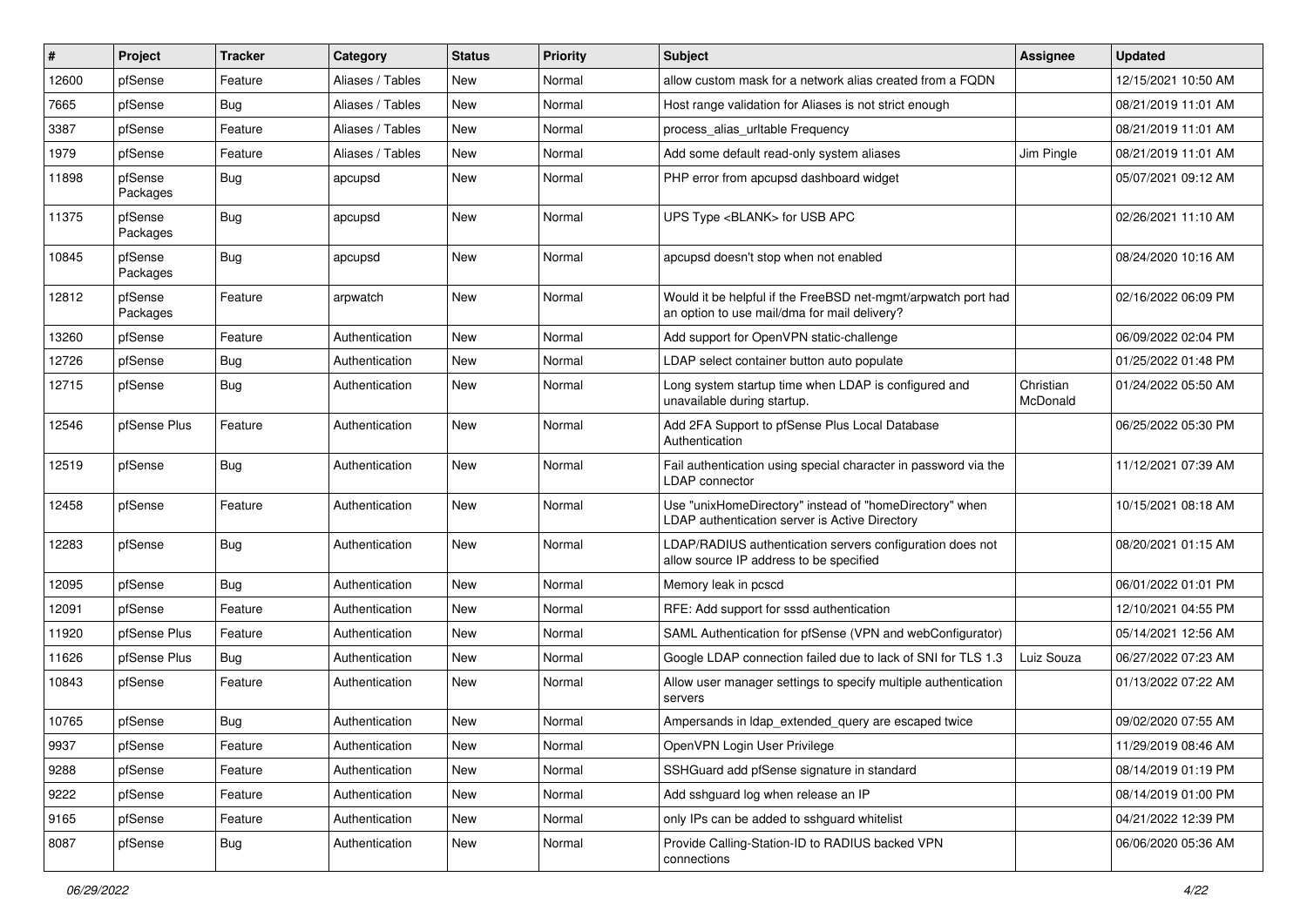| ∦     | Project             | <b>Tracker</b> | Category         | <b>Status</b> | <b>Priority</b> | <b>Subject</b>                                                                                                                        | <b>Assignee</b> | <b>Updated</b>      |
|-------|---------------------|----------------|------------------|---------------|-----------------|---------------------------------------------------------------------------------------------------------------------------------------|-----------------|---------------------|
| 6742  | pfSense             | Feature        | Authentication   | New           | Normal          | OAuth2 authentication for OpenVPN (and for FreeRadius)                                                                                | Jim Thompson    | 10/19/2020 09:19 AM |
| 5825  | pfSense             | Feature        | Authentication   | New           | Normal          | Allow EAP-RADIUS for authentication servers                                                                                           |                 | 08/21/2019 10:32 AM |
| 5652  | pfSense             | <b>Bug</b>     | Authentication   | New           | Normal          | Radius IETF Class Group Assignment - Incorrect Standard                                                                               |                 | 08/13/2019 01:39 PM |
| 4242  | pfSense             | Feature        | Authentication   | New           | Normal          | Two Factor or OTP Authentication for Admin Interface                                                                                  |                 | 01/04/2022 12:07 PM |
| 4098  | pfSense             | Feature        | Authentication   | New           | Normal          | Add option to force a password change on login                                                                                        |                 | 08/21/2019 10:31 AM |
| 12767 | pfSense<br>Packages | <b>Bug</b>     | Avahi            | New           | Normal          | `Package radavahi-daemon does does not exist in current<br>pfSense version and it has been removed" message on<br>pfSense 2.7 restore |                 | 02/07/2022 11:28 AM |
| 12329 | pfSense<br>Packages | Feature        | Avahi            | New           | Normal          | Add optional floating firewall rules for IPv4 and IPv6                                                                                |                 | 02/09/2022 04:43 PM |
| 13039 | pfSense<br>Packages | Feature        | AWS VPC          | New           | Normal          | Handle transit gateway VPNs in the AWS VPN wizard                                                                                     |                 | 04/11/2022 07:31 AM |
| 9497  | pfSense<br>Packages | Bug            | AWS VPC          | New           | Normal          | AWS VPN Wizard: WebGUI times out.                                                                                                     |                 | 11/13/2019 10:07 AM |
| 9495  | pfSense<br>Packages | <b>Bug</b>     | <b>AWS VPC</b>   | <b>New</b>    | Normal          | AWS VPC VPN wizard produces incorrect config (SHA256)<br>should be SHA1)                                                              |                 | 08/19/2019 02:45 PM |
| 13132 | pfSense             | <b>Bug</b>     | Backup / Restore | New           | Normal          | Two SSHDATA Sections in Restored Config Breaks Unit                                                                                   | Jim Pingle      | 06/29/2022 07:53 AM |
| 12774 | pfSense             | Bug            | Backup / Restore | New           | Normal          | Picture widget image is not saved in backup                                                                                           |                 | 04/04/2022 04:48 AM |
| 12553 | pfSense             | Feature        | Backup / Restore | New           | Normal          | Auto Config Backup: Allow selecting multiple backups for<br>deletion                                                                  |                 | 02/22/2022 04:27 AM |
| 12249 | pfSense             | <b>Bug</b>     | Backup / Restore | New           | Normal          | HAProxy causing failed ACB backups                                                                                                    |                 | 11/15/2021 11:58 PM |
| 11110 | pfSense             | Bug            | Backup / Restore | New           | Normal          | Backup file should be checked before restoring a specific area                                                                        |                 | 12/05/2020 02:50 PM |
| 9775  | pfSense             | Feature        | Backup / Restore | New           | Normal          | AutoConfigBackup - Rolling per day/hour cap on changes,<br>retention policy                                                           |                 | 09/20/2019 09:19 AM |
| 8076  | pfSense             | <b>Bug</b>     | Backup / Restore | New           | Normal          | User can easily apply an unusable interface configuration after<br>restore                                                            |                 | 08/14/2019 10:52 AM |
| 7757  | pfSense             | Bug            | Backup / Restore | New           | Normal          | Auto Config Backup fails to upload unless Default Gateway is<br>up                                                                    |                 | 08/16/2019 12:47 PM |
| 4681  | pfSense             | Feature        | Backup / Restore | New           | Normal          | AutoConfigBackup make a way to easily download a saved<br>backup                                                                      |                 | 08/16/2019 12:46 PM |
| 3697  | pfSense             | Feature        | Backup / Restore | New           | Normal          | New backup/restore area: Certificates                                                                                                 |                 | 03/11/2017 11:30 AM |
| 3696  | pfSense             | Feature        | Backup / Restore | New           | Normal          | Multiple items backup/restore                                                                                                         |                 | 06/06/2014 02:33 PM |
| 1367  | pfSense             | Feature        | Backup / Restore | New           | Normal          | Input validation on partial config restores                                                                                           |                 | 03/21/2011 01:16 AM |
| 286   | pfSense             | Feature        | Backup / Restore | New           | Normal          | Backup/restore users individually                                                                                                     |                 | 01/09/2021 03:48 PM |
| 11634 | pfSense<br>Packages | Regression     | <b>BIND</b>      | New           | Normal          | bind hangs when pfsense is reconnecting as an openvpn client<br>to a TUN openvpn server                                               |                 | 03/14/2021 07:23 AM |
| 10693 | pfSense<br>Packages | <b>Bug</b>     | <b>BIND</b>      | New           | Normal          | pfSense Bind Zone Editor UI does not update zone serial<br>number when a change is made                                               |                 | 09/01/2021 12:51 AM |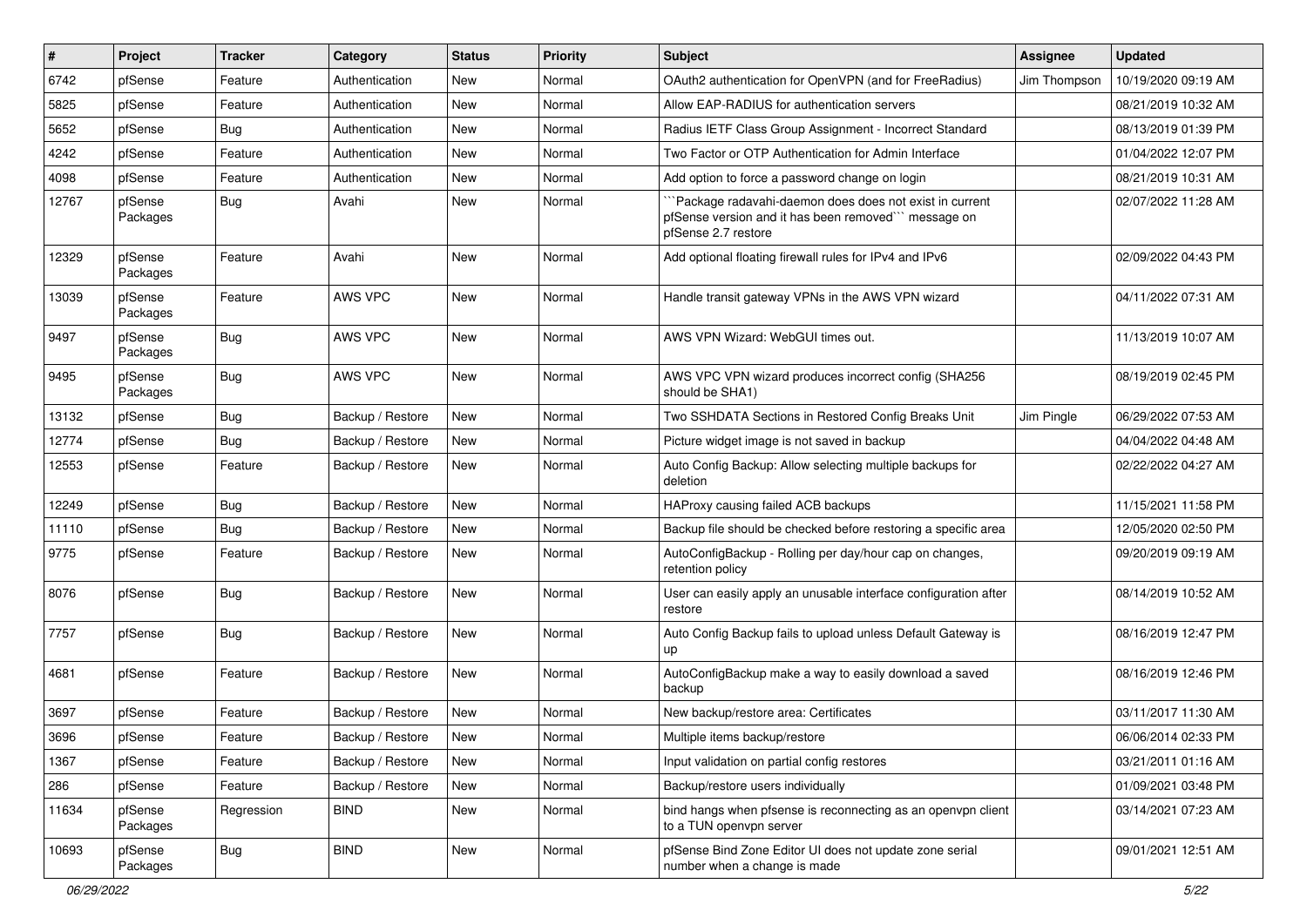| $\#$  | Project             | <b>Tracker</b> | Category              | <b>Status</b> | <b>Priority</b> | Subject                                                                                     | <b>Assignee</b>   | <b>Updated</b>      |
|-------|---------------------|----------------|-----------------------|---------------|-----------------|---------------------------------------------------------------------------------------------|-------------------|---------------------|
| 8199  | pfSense<br>Packages | Feature        | <b>BIND</b>           | New           | Normal          | Support reordering and/or sort alphabetically across BIND<br>package                        |                   | 12/12/2017 02:05 AM |
| 8197  | pfSense<br>Packages | Bug            | <b>BIND</b>           | New           | Normal          | BIND UI fails to properly update zone with inline DNSSEC<br>signing enabled                 |                   | 02/18/2019 05:23 PM |
| 8146  | pfSense<br>Packages | Feature        | <b>BIND</b>           | New           | Normal          | Zone Domain Records more powerfull for BIND Zones                                           |                   | 08/13/2019 09:39 AM |
| 12782 | pfSense             | Todo           | Build / Release       | New           | Normal          | Disable compatibility flag                                                                  | <b>Brad Davis</b> | 06/28/2022 12:01 PM |
| 4472  | pfSense             | Feature        | Build / Release       | <b>New</b>    | Normal          | Cryptographically sign every (sub-)release                                                  |                   | 08/13/2019 12:53 PM |
| 12730 | pfSense             | Bug            | <b>Captive Portal</b> | New           | Normal          | RADIUS accounting does not work if WAN is down                                              |                   | 01/26/2022 05:13 AM |
| 12648 | pfSense             | <b>Bug</b>     | <b>Captive Portal</b> | <b>New</b>    | Normal          | Undocumented variables 'listenporthttp' and 'listenporthttps'                               |                   | 12/28/2021 10:44 AM |
| 12467 | pfSense             | Bug            | Captive Portal        | New           | Normal          | CP error on client disconnect after reboot                                                  |                   | 10/17/2021 05:35 AM |
| 12357 | pfSense             | Bug            | <b>Captive Portal</b> | New           | Normal          | Captive Portal popup Logout button loads full login page in<br>popup when clicked           |                   | 10/27/2021 12:10 PM |
| 11379 | pfSense             | Feature        | Captive Portal        | <b>New</b>    | Normal          | <b>Template Roll Printer</b>                                                                |                   | 02/07/2021 05:26 AM |
| 11189 | pfSense             | Feature        | <b>Captive Portal</b> | New           | Normal          | Captive Portal - Tarpit option                                                              |                   | 12/23/2020 06:44 PM |
| 9627  | pfSense             | Feature        | <b>Captive Portal</b> | New           | Normal          | Captive Portal only shows authenticated users                                               |                   | 08/14/2019 02:48 PM |
| 7971  | pfSense             | Feature        | <b>Captive Portal</b> | New           | Normal          | Allow import, export and synchronization of MACs under<br>Captive Portal service            |                   | 10/19/2017 04:56 AM |
| 6956  | pfSense             | Feature        | Captive Portal        | New           | Normal          | Allow more control over concurrent logins                                                   |                   | 11/23/2016 12:01 PM |
| 3377  | pfSense             | Feature        | <b>Captive Portal</b> | New           | Normal          | OAuth2 authentication in captive portal                                                     | Jim Thompson      | 10/19/2020 09:13 AM |
| 3053  | pfSense             | Feature        | <b>Captive Portal</b> | New           | Normal          | Automatically add DHCP static addresses to CP passthru-mac                                  |                   | 06/21/2013 11:54 AM |
| 2963  | pfSense             | Feature        | <b>Captive Portal</b> | New           | Normal          | Captive Portal MAC authentication request                                                   |                   | 08/22/2017 09:09 PM |
| 2573  | pfSense             | Feature        | <b>Captive Portal</b> | New           | Normal          | Captive Portal support of RADIUS POD (Packet of Disconnect)                                 |                   | 10/17/2016 03:14 AM |
| 2025  | pfSense             | Feature        | <b>Captive Portal</b> | New           | Normal          | Captive Portal: Easy accessible Logout page instead of Logout<br>pop-up window              |                   | 02/06/2016 04:59 AM |
| 1924  | pfSense             | Feature        | <b>Captive Portal</b> | New           | Normal          | Ability of CP's allowed IP addresses to use aliases                                         |                   | 07/26/2018 04:28 AM |
| 1831  | pfSense             | Feature        | <b>Captive Portal</b> | New           | Normal          | Captive portal IPv6 support                                                                 | Reid<br>Linnemann | 06/28/2022 12:01 PM |
| 1675  | pfSense             | Bug            | <b>Captive Portal</b> | New           | Normal          | Captive portal logout problems with pop-up blockers.                                        | Jared Dillard     | 03/28/2016 01:37 PM |
| 385   | pfSense             | Feature        | <b>Captive Portal</b> | New           | Normal          | Reverse captive portal                                                                      |                   | 08/13/2019 12:23 PM |
| 8567  | pfSense             | <b>Bug</b>     | CARP                  | New           | Normal          | Using IPv6 VIP alias for services may affect CARP IPv6 VIP<br>work                          |                   | 06/12/2018 01:26 PM |
| 8566  | pfSense             | Bug            | CARP                  | New           | Normal          | Wrong IPv6 source in NS request in case using of IPv6 alias                                 |                   | 06/12/2018 01:26 PM |
| 8100  | pfSense             | <b>Bug</b>     | CARP                  | New           | Normal          | pfsync Initially Deletes States on Primary for Connections<br>Established through Secondary | Luiz Souza        | 02/08/2022 12:59 PM |
| 5849  | pfSense             | Bug            | CARP                  | New           | Normal          | Routing fail on CARP IPsec                                                                  |                   | 12/18/2021 04:41 PM |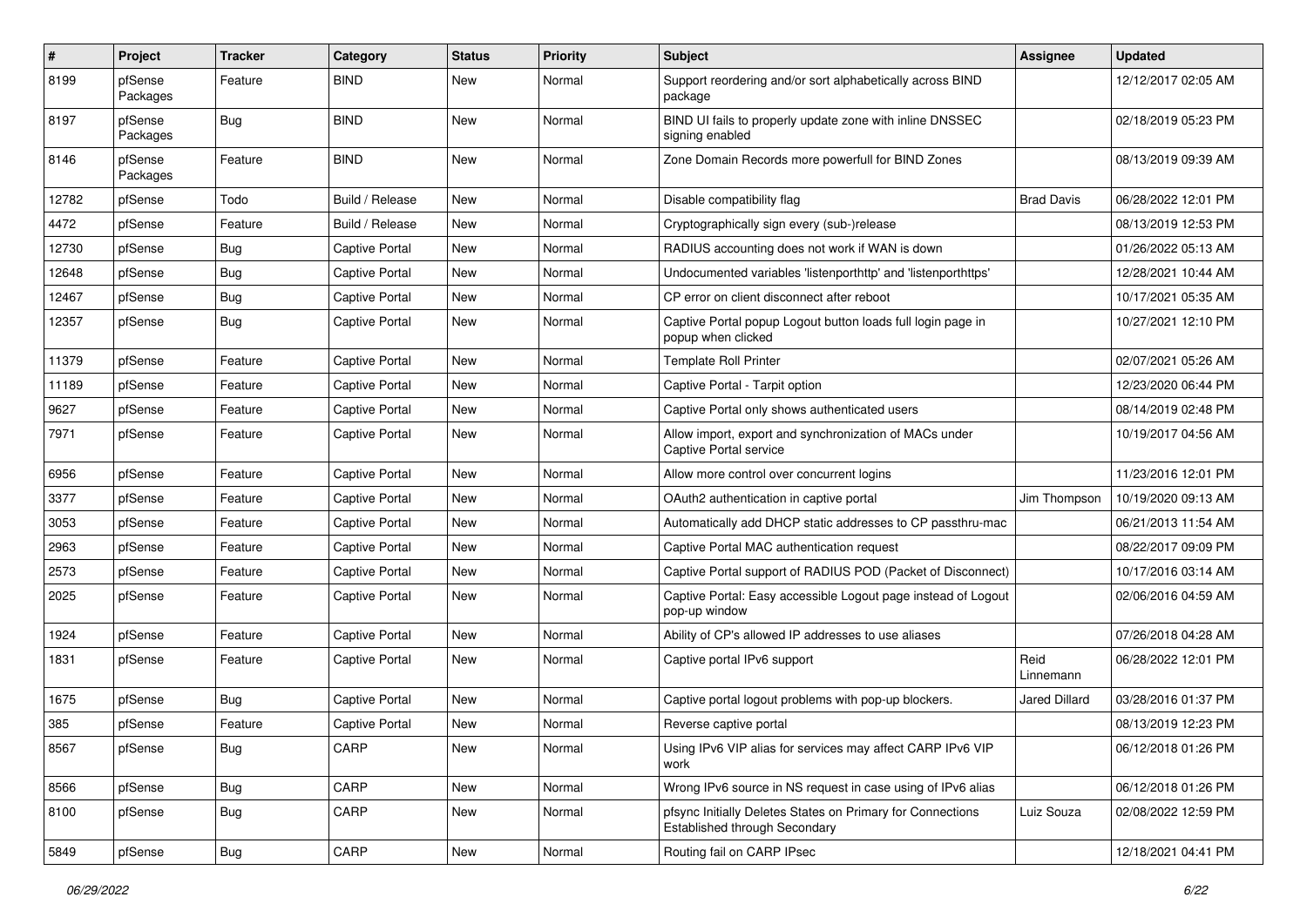| #     | Project             | <b>Tracker</b> | Category                 | <b>Status</b> | <b>Priority</b> | <b>Subject</b>                                                                                                        | <b>Assignee</b> | <b>Updated</b>      |
|-------|---------------------|----------------|--------------------------|---------------|-----------------|-----------------------------------------------------------------------------------------------------------------------|-----------------|---------------------|
| 2218  | pfSense             | Feature        | CARP                     | <b>New</b>    | Normal          | Ability to delay CARP master status at boot time                                                                      |                 | 03/03/2021 11:57 AM |
| 2099  | pfSense             | Todo           | CARP                     | New           | Normal          | Remove "queue" from CARP traffic                                                                                      |                 | 01/19/2012 10:59 AM |
| 13305 | pfSense             | Feature        | Certificates             | <b>New</b>    | Normal          | Certificate Revocation page should show expiration date                                                               |                 | 06/27/2022 10:26 AM |
| 12737 | pfSense             | <b>Bug</b>     | Certificates             | <b>New</b>    | Normal          | CApath is not defined by default in curl                                                                              |                 | 06/28/2022 12:01 PM |
| 11203 | pfSense             | Bug            | Certificates             | <b>New</b>    | Normal          | certificate manager very slow                                                                                         |                 | 12/31/2020 11:57 AM |
| 2276  | pfSense             | Feature        | Certificates             | <b>New</b>    | Normal          | Remote CRL fetch support                                                                                              |                 | 02/06/2016 04:14 AM |
| 1268  | pfSense             | Feature        | Certificates             | <b>New</b>    | Normal          | Allow mass renewing of certs                                                                                          |                 | 11/01/2019 03:17 PM |
| 12402 | pfSense Docs        | Todo           | Configuration            | <b>New</b>    | Normal          | Feedback on Configuration - Advanced Configuration Options<br>- Notifications                                         |                 | 09/24/2021 12:46 AM |
| 12098 | pfSense Docs        | Correction     | Configuration            | <b>New</b>    | Normal          | Feedback on pfSense Configuration Recipes - Accessing a<br>CPE/Modem from Inside the Firewall                         |                 | 07/02/2021 02:30 AM |
| 13288 | pfSense             | Bug            | Configuration<br>Backend | New           | Normal          | Encode FreeRADIUS Custom Options                                                                                      |                 | 06/20/2022 10:36 AM |
| 13287 | pfSense             | Feature        | Configuration<br>Backend | <b>New</b>    | Normal          | Encode OpenVPN Custom Options                                                                                         |                 | 06/20/2022 10:33 AM |
| 12483 | pfSense             | <b>Bug</b>     | Configuration<br>Backend | <b>New</b>    | Normal          | GUI creates inconsistent config.xml                                                                                   |                 | 10/23/2021 06:48 AM |
| 10833 | pfSense             | Bug            | Configuration<br>Backend | New           | Normal          | unbound exits on configuration error when link status flaps on<br><b>LAN</b> interface                                |                 | 08/13/2020 11:53 PM |
| 6398  | pfSense             | <b>Bug</b>     | Configuration<br>Backend | New           | Normal          | If config cannot be loaded due to corruption or bug, it isn't<br>handled gracefully (just stops)                      |                 | 08/13/2019 01:23 PM |
| 5902  | pfSense             | Todo           | Configuration<br>Backend | <b>New</b>    | Normal          | Use a common place for default values                                                                                 |                 | 08/13/2019 12:53 PM |
| 3895  | pfSense             | Feature        | Configuration<br>Backend | New           | Normal          | Timeout for "Apply change"                                                                                            |                 | 01/25/2021 08:07 AM |
| 13249 | pfSense             | <b>Bug</b>     | Console Menu             | <b>New</b>    | Normal          | Running playback comands multiple times results in PHP error                                                          |                 | 06/06/2022 07:02 AM |
| 7747  | pfSense             | Feature        | Console Menu             | <b>New</b>    | Normal          | Minor UI Tweak: Make hitting enter on the console (esp via<br>SSH) should not log you out, but simply redraw the menu |                 | 08/01/2017 04:03 PM |
| 6469  | pfSense             | Feature        | Console Menu             | <b>New</b>    | Normal          | Improve help + self documentation in console PHP shell                                                                |                 | 08/13/2019 01:23 PM |
| 2693  | pfSense             | Feature        | Console Menu             | <b>New</b>    | Normal          | Allow mapping mapping non-physical interfaces via console                                                             | Mathieu Simon   | 11/27/2012 03:00 PM |
| 11970 | pfSense<br>Packages | <b>Bug</b>     | Coreboot                 | <b>New</b>    | Normal          | Netgate Firmware Upgrade Doesn't Work on XG-2758                                                                      |                 | 04/21/2022 12:39 PM |
| 13074 | pfSense Plus        | <b>Bug</b>     | Cryptographic<br>Modules | <b>New</b>    | Normal          | AES-GCM with SafeXcel on Netgate 2100 causes MBUF<br>overload                                                         |                 | 06/12/2022 11:14 AM |
| 12658 | pfSense<br>Packages | Feature        | darkstat                 | <b>New</b>    | Normal          | Adding prometheus metrics to darkstat                                                                                 |                 | 05/27/2022 09:44 PM |
| 11759 | pfSense             | <b>Bug</b>     | Dashboard                | New           | Normal          | Traffic graphs on dashboard double upload on pppoe links                                                              |                 | 12/30/2021 04:00 AM |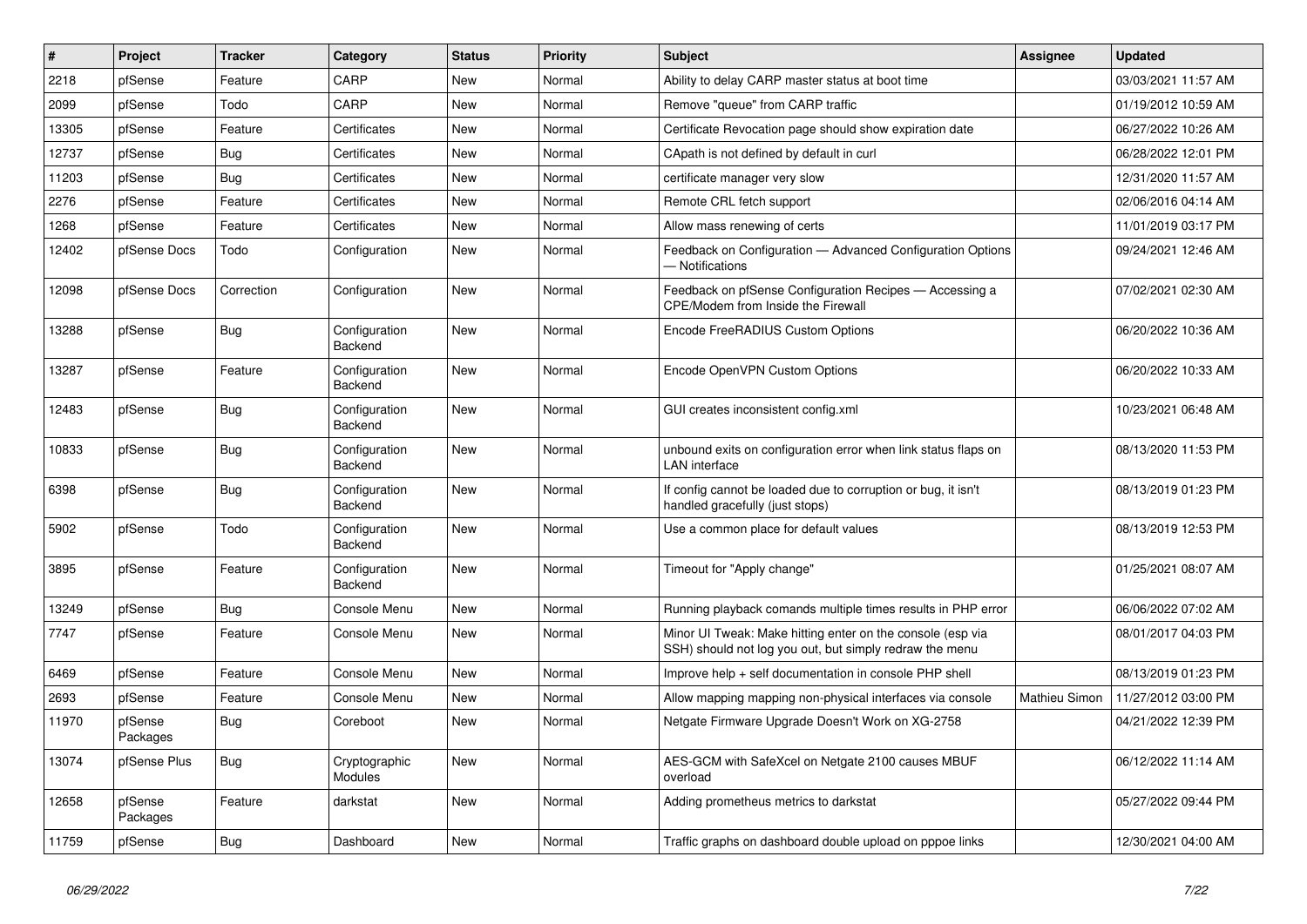| $\vert$ # | Project      | <b>Tracker</b> | Category        | <b>Status</b> | <b>Priority</b> | <b>Subject</b>                                                                                         | Assignee     | <b>Updated</b>      |
|-----------|--------------|----------------|-----------------|---------------|-----------------|--------------------------------------------------------------------------------------------------------|--------------|---------------------|
| 10401     | pfSense      | Feature        | Dashboard       | <b>New</b>    | Normal          | Request: ability to sort/separate stopped/running Service(s) on<br>Dashboard -> Services Status widget |              | 03/31/2020 04:48 PM |
| 9677      | pfSense      | Bug            | Dashboard       | New           | Normal          | Dashboard hangs when widget needs data from a remote host<br>which is down                             |              | 08/13/2019 09:15 AM |
| 7974      | pfSense      | Feature        | Dashboard       | New           | Normal          | <b>ZFS RAID Monitor Not available</b>                                                                  |              | 08/20/2019 01:34 PM |
| 7182      | pfSense      | Feature        | Dashboard       | New           | Normal          | Break up System Widget on the Dashboard                                                                |              | 08/21/2019 08:59 AM |
| 7113      | pfSense      | <b>Bug</b>     | Dashboard       | New           | Normal          | Interface name in Traffic Graphs                                                                       |              | 12/31/2021 05:40 PM |
| 4646      | pfSense      | Feature        | Dashboard       | <b>New</b>    | Normal          | Recover valuable vertical screen real estate in dashboard                                              |              | 04/20/2015 07:46 PM |
| 2479      | pfSense      | Feature        | Dashboard       | <b>New</b>    | Normal          | Allow reordering of the traffic graphs on the dashboard                                                |              | 06/08/2012 04:13 PM |
| 7244      | pfSense      | Feature        | Developer Tools | <b>New</b>    | Normal          | Publish pfsense as a Vagrant Basebox                                                                   |              | 01/29/2019 04:09 AM |
| 11071     | pfSense Docs | New Content    | <b>DHCP</b>     | <b>New</b>    | Normal          | Feedback on Services - IPv6 Router Advertisements                                                      | Jim Pingle   | 12/08/2020 09:25 AM |
| 8852      | pfSense Docs | Correction     | <b>DHCP</b>     | <b>New</b>    | Normal          | [feedback form] Unclear about "Client Identifier" in a static<br>mapping                               | Jim Pingle   | 09/23/2020 02:30 PM |
| 13273     | pfSense      | <b>Bug</b>     | DHCP (IPv4)     | <b>New</b>    | Normal          | dhclient can use conflicting recorded leases                                                           |              | 06/14/2022 11:07 AM |
| 13256     | pfSense      | Feature        | DHCP (IPv4)     | <b>New</b>    | Normal          | Better handling of duplicate IPs in static DHCP assignments                                            |              | 06/11/2022 04:51 PM |
| 13217     | pfSense      | Bug            | DHCP (IPv4)     | New           | Normal          | dholient using default pid file location which does not exist                                          | Viktor Gurov | 05/26/2022 08:09 AM |
| 12922     | pfSense      | <b>Bug</b>     | DHCP (IPv4)     | New           | Normal          | Classless static routes received on DHCP WAN can override<br>chosen default gateway                    |              | 03/28/2022 10:08 AM |
| 10345     | pfSense      | Feature        | DHCP (IPv4)     | New           | Normal          | DHCP lease distinction between online and offline                                                      |              | 03/16/2020 07:56 AM |
| 9732      | pfSense      | Feature        | DHCP (IPv4)     | New           | Normal          | System UTC time offset in DHCP Option 2                                                                |              | 09/06/2019 08:39 PM |
| 9343      | pfSense      | Bug            | DHCP (IPv4)     | New           | Normal          | diag arp.php times out with large DHCPD leases table                                                   |              | 08/14/2019 01:19 PM |
| 9130      | pfSense      | Feature        | DHCP (IPv4)     | New           | Normal          | Request ID [#INC-16195]: DHCP - PXE Boot                                                               |              | 09/10/2020 01:39 PM |
| 8614      | pfSense      | Bug            | DHCP (IPv4)     | New           | Normal          | Cannot remove Additional BOOTP/DHCP Options                                                            |              | 08/21/2019 09:15 AM |
| 8330      | pfSense      | Feature        | DHCP (IPv4)     | <b>New</b>    | Normal          | add options for ddns-local-address statements                                                          |              | 04/27/2021 12:31 PM |
| 7405      | pfSense      | Feature        | DHCP (IPv4)     | New           | Normal          | Ability to add dhcp host reservations from "Diagnostics -> ARP<br>table"                               |              | 10/12/2020 08:22 AM |
| 7172      | pfSense      | <b>Bug</b>     | DHCP (IPv4)     | New           | Normal          | Sorting by hostname in Services > DHCP Server > LAN should<br>be "natural" (alphanumeric friendly)     |              | 08/20/2019 03:47 PM |
| 6960      | pfSense      | Feature        | DHCP (IPv4)     | <b>New</b>    | Normal          | Consider replacing ISC DHCP server with KEA DHCP                                                       |              | 09/24/2020 01:59 PM |
| 6615      | pfSense      | Feature        | DHCP (IPv4)     | New           | Normal          | new DHCP server option                                                                                 |              | 08/13/2019 01:39 PM |
| 5080      | pfSense      | Feature        | DHCP (IPv4)     | <b>New</b>    | Normal          | Settings tab under Services>DHCP Server                                                                |              | 08/13/2019 12:53 PM |
| 4899      | pfSense      | Feature        | DHCP (IPv4)     | New           | Normal          | Additional BOOTP/DHCP Options should allow a force option                                              |              | 01/02/2018 02:24 PM |
| 3771      | pfSense      | Bug            | DHCP (IPv4)     | <b>New</b>    | Normal          | Webinterface and dhcpdcrashes with 500+ static leases                                                  |              | 08/21/2019 09:26 AM |
| 3534      | pfSense      | Feature        | DHCP (IPv4)     | New           | Normal          | DDNS using arbitrary zone primary                                                                      |              | 07/08/2014 11:40 AM |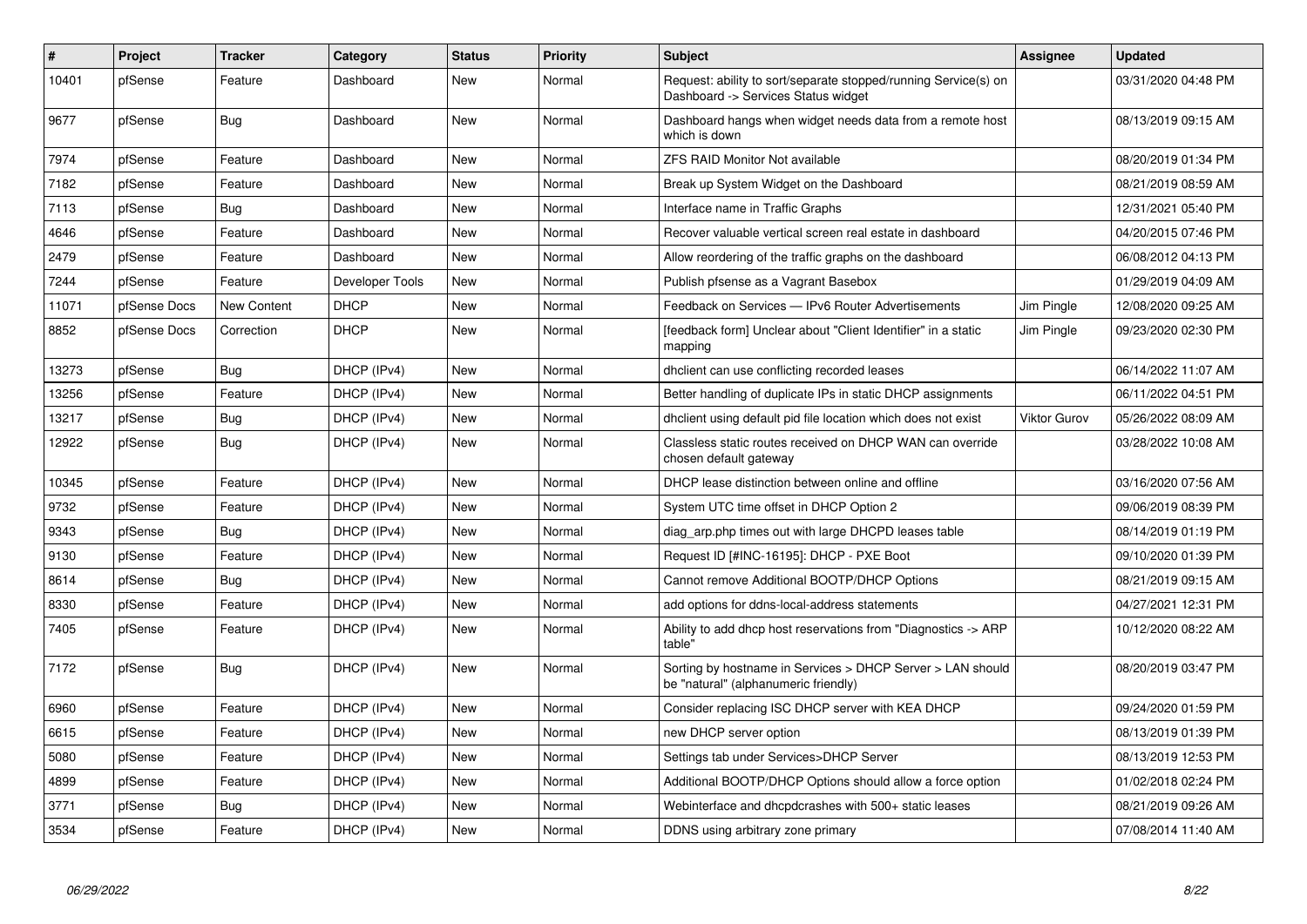| $\#$  | Project | <b>Tracker</b> | Category          | <b>Status</b> | <b>Priority</b> | Subject                                                                                          | <b>Assignee</b> | <b>Updated</b>      |
|-------|---------|----------------|-------------------|---------------|-----------------|--------------------------------------------------------------------------------------------------|-----------------|---------------------|
| 3404  | pfSense | <b>Bug</b>     | DHCP (IPv4)       | <b>New</b>    | Normal          | DHCP Server Fails to Start on Interfaces that are Slow to<br>Come Online During Boot             |                 | 02/11/2014 05:09 PM |
| 2983  | pfSense | Feature        | DHCP (IPv4)       | <b>New</b>    | Normal          | DHCPD: Add vendor-class-identifier and MAC-OIDs                                                  |                 | 05/29/2020 09:24 PM |
| 2774  | pfSense | Feature        | DHCP (IPv4)       | <b>New</b>    | Normal          | Extend DHCP Pools code to allow using different subnets                                          |                 | 08/19/2019 10:27 AM |
| 13296 | pfSense | Feature        | DHCP (IPv6)       | <b>New</b>    | Normal          | Add support for DHCP6 OPTION_PD_EXCLUDE (RFC 6603)                                               |                 | 06/24/2022 10:10 PM |
| 13253 | pfSense | <b>Bug</b>     | DHCP (IPv6)       | <b>New</b>    | Normal          | 'dhcp6c'' is not restarted when applying settings when<br>multiple WANs are configured for DHCP6 |                 | 06/28/2022 12:01 PM |
| 13248 | pfSense | Regression     | DHCP (IPv6)       | New           | Normal          | IPv6 Router Advertisements runs when config.xml does not<br>contain an entry for the interface   |                 | 06/05/2022 07:44 PM |
| 13237 | pfSense | <b>Bug</b>     | DHCP (IPv6)       | <b>New</b>    | Normal          | dhcp6c script cannot be executed safely                                                          |                 | 06/01/2022 11:20 AM |
| 12823 | pfSense | Bug            | DHCP (IPv6)       | <b>New</b>    | Normal          | Multiple DHCP6 WAN connections PPPoE interface 'defached'<br>status                              |                 | 02/18/2022 05:39 AM |
| 12581 | pfSense | Regression     | DHCP (IPv6)       | <b>New</b>    | Normal          | CARP IPv6 assigned address does not get advertised to<br>endpoints with RADV                     |                 | 12/16/2021 02:34 PM |
| 10822 | pfSense | <b>Bug</b>     | DHCP (IPv6)       | New           | Normal          | Deprecated IPv6 prefix won't be announced as deprecated to<br>clients                            |                 | 08/10/2020 09:23 AM |
| 10714 | pfSense | <b>Bug</b>     | DHCP (IPv6)       | <b>New</b>    | Normal          | radvd only gives out the prefix of the "first" IPv6 address of an<br>interface                   |                 | 10/06/2020 01:03 PM |
| 9536  | pfSense | Feature        | DHCP (IPv6)       | <b>New</b>    | Normal          | Support dynamic prefix in DHCPv6 Server                                                          |                 | 05/25/2022 04:27 AM |
| 7821  | pfSense | <b>Bug</b>     | DHCP (IPv6)       | New           | Normal          | GIF does not support broadcast                                                                   |                 | 08/29/2017 10:50 AM |
| 7734  | pfSense | <b>Bug</b>     | DHCP (IPv6)       | <b>New</b>    | Normal          | Using opton ia pd0 does not renew prefix and prefix get<br>dropped                               |                 | 07/31/2017 03:46 AM |
| 6691  | pfSense | <b>Bug</b>     | DHCP (IPv6)       | New           | Normal          | dhcp6c quits after only two tries if no response was received                                    |                 | 12/07/2020 04:25 PM |
| 6283  | pfSense | Feature        | DHCP (IPv6)       | New           | Normal          | Register DHCPv6 leases with DNS resolver                                                         |                 | 08/21/2019 10:48 AM |
| 6051  | pfSense | <b>Bug</b>     | DHCP (IPv6)       | New           | Normal          | DHCPv6 Client Failure for additional WAN Address causes<br>2-seconds-service-restart-loop        |                 | 12/03/2020 01:08 AM |
| 5950  | pfSense | Feature        | DHCP (IPv6)       | New           | Normal          | DHCPv6 Server support for PD of PD-obtained networks                                             |                 | 03/04/2016 03:04 AM |
| 3185  | pfSense | Feature        | DHCP (IPv6)       | <b>New</b>    | Normal          | Accommodate a DHCPv6 failover-like mechanism                                                     |                 | 11/24/2017 10:44 AM |
| 12508 | pfSense | <b>Bug</b>     | <b>DHCP Relay</b> | New           | Normal          | DHCP Relay over VPN                                                                              |                 | 11/06/2021 11:25 AM |
| 12120 | pfSense | Feature        | <b>DHCP Relay</b> | <b>New</b>    | Normal          | Permit several sets of destination DHCP servers in DHCP<br>relay                                 |                 | 07/11/2021 05:41 PM |
| 11149 | pfSense | <b>Bug</b>     | <b>DHCP Relay</b> | New           | Normal          | DHCP relay won't start with DHCP server behind gateway                                           |                 | 03/22/2021 05:13 AM |
| 10715 | pfSense | Bug            | <b>DHCP Relay</b> | New           | Normal          | DHCPv6 relay always uses the "first" IPv6 address of an<br>interface                             |                 | 06/29/2020 05:01 AM |
| 9680  | pfSense | Feature        | <b>DHCP Relay</b> | New           | Normal          | Seperate DHCP Server and relay per interface                                                     |                 | 02/27/2020 10:47 AM |
| 4680  | pfSense | <b>Bug</b>     | <b>DHCP Relay</b> | New           | Normal          | DHCP relay does not work with DHCP server on other end of<br>OpenVPN tunnel                      |                 | 05/05/2015 06:55 PM |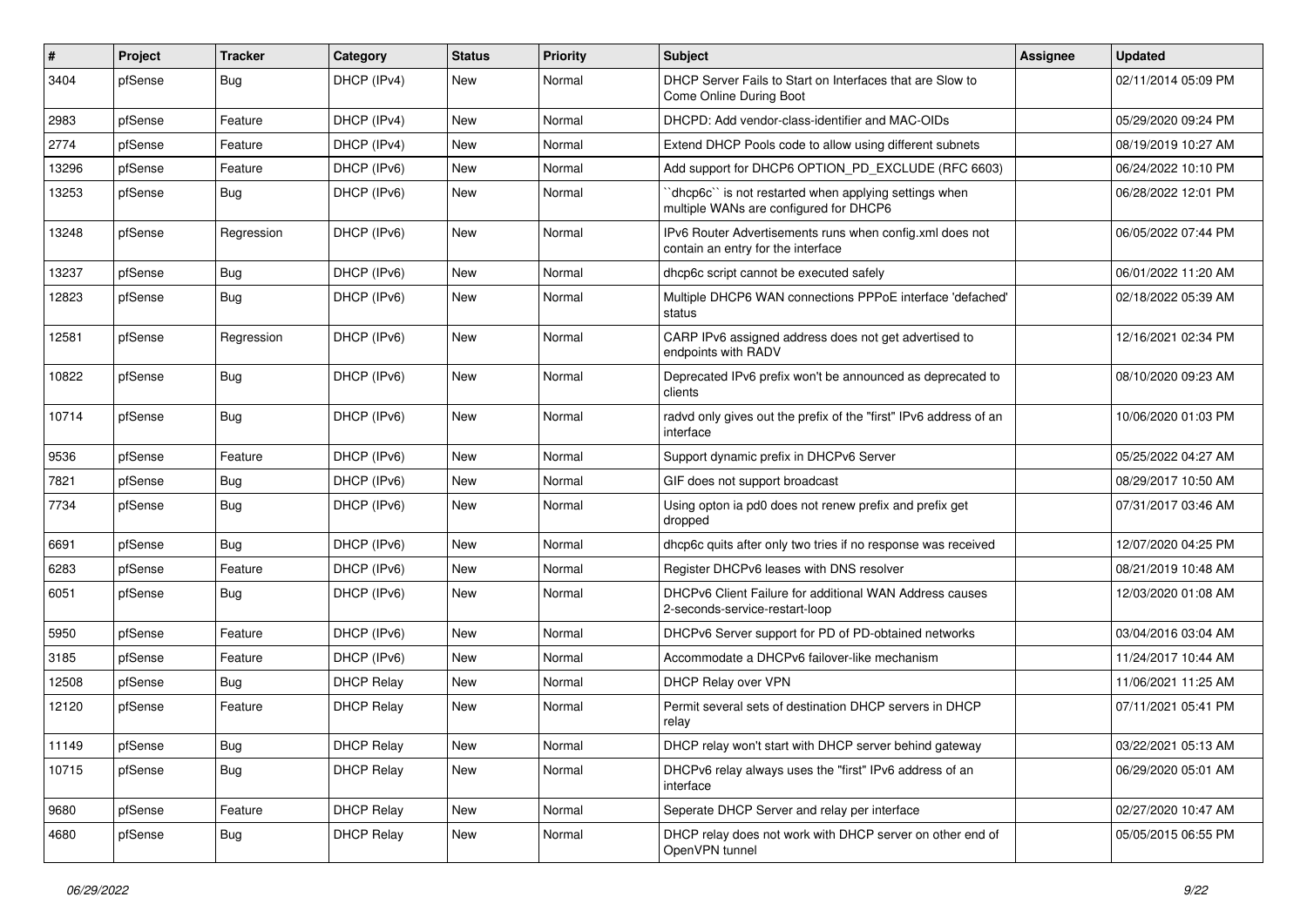| $\vert$ # | Project      | <b>Tracker</b> | Category             | <b>Status</b> | <b>Priority</b> | <b>Subject</b>                                                                                                                   | <b>Assignee</b> | <b>Updated</b>      |
|-----------|--------------|----------------|----------------------|---------------|-----------------|----------------------------------------------------------------------------------------------------------------------------------|-----------------|---------------------|
| 12791     | pfSense Docs | New Content    | Diagnostics          | <b>New</b>    | Normal          | Diagnostic Information for Support (pfSense)                                                                                     |                 | 02/13/2022 08:49 PM |
| 11856     | pfSense      | Feature        | Diagnostics          | <b>New</b>    | Normal          | Replace/add Alias or DNS names for known LAN addresses in<br>the State table                                                     |                 | 04/27/2021 08:01 AM |
| 7590      | pfSense      | Bug            | Diagnostics          | New           | Normal          | diag edit do not save when nothing to sae (in directory browse<br>view)                                                          |                 | 05/20/2017 05:04 PM |
| 7589      | pfSense      | <b>Bug</b>     | Diagnostics          | New           | Normal          | diag edit.php old print info box                                                                                                 |                 | 05/20/2017 05:02 PM |
| 5556      | pfSense      | Feature        | Diagnostics          | <b>New</b>    | Normal          | No error when downloading non-existing file on<br>Diagnostics/Execute                                                            |                 | 08/20/2019 03:43 PM |
| 4456      | pfSense      | Feature        | Diagnostics          | <b>New</b>    | Normal          | Packet capture additional filtering options                                                                                      |                 | 08/20/2019 03:30 PM |
| 1656      | pfSense      | Feature        | Diagnostics          | <b>New</b>    | Normal          | Teach pfctl to kill states by port number                                                                                        |                 | 08/21/2019 09:55 AM |
| 12883     | pfSense Docs | Todo           | <b>DNS</b>           | <b>New</b>    | Normal          | Feedback on Services - DNS Resolver - Host Overrides                                                                             |                 | 02/28/2022 07:54 PM |
| 12139     | pfSense      | Feature        | <b>DNS Forwarder</b> | <b>New</b>    | Normal          | Add support in for specifying a DNSMASQ configuration file                                                                       |                 | 07/16/2021 09:45 PM |
| 2410      | pfSense      | Feature        | <b>DNS Forwarder</b> | <b>New</b>    | Normal          | Support name based aliasing via CNAMEs or some other<br>mechanism.                                                               |                 | 12/11/2012 09:56 PM |
| 13254     | pfSense      | <b>Bug</b>     | <b>DNS Resolver</b>  | <b>New</b>    | Normal          | DNS resolver does not update "unbound.conf" file during link<br>down events                                                      |                 | 06/28/2022 12:01 PM |
| 12612     | pfSense      | Bug            | <b>DNS Resolver</b>  | New           | Normal          | DNS Resolver is restarted during every "rc.newwanip" event                                                                       |                 | 06/28/2022 12:01 PM |
| 10624     | pfSense      | Bug            | <b>DNS Resolver</b>  | <b>New</b>    | Normal          | Unbound configuration memory leak with python module +<br>register DHCP leases active                                            |                 | 02/26/2021 10:27 AM |
| 10342     | pfSense      | Bug            | <b>DNS Resolver</b>  | New           | Normal          | Unbound domain overrides stop resolving periodically. They<br>only resume after the service has been restarted.                  |                 | 03/13/2020 10:35 AM |
| 10143     | pfSense      | <b>Bug</b>     | <b>DNS Resolver</b>  | New           | Normal          | System hostname DNS entry is assigned to the wrong IP on<br>multi-wan setups                                                     |                 | 12/31/2019 02:33 PM |
| 9654      | pfSense      | Bug            | <b>DNS Resolver</b>  | New           | Normal          | After reboot, the DNS resolver must be restarted before it will<br>advertise the ipv6 DNS address of the router.                 |                 | 11/20/2020 03:12 AM |
| 9436      | pfSense      | Feature        | <b>DNS Resolver</b>  | New           | Normal          | Unbound: enable dnstap support                                                                                                   |                 | 03/27/2019 07:54 PM |
| 9037      | pfSense      | <b>Bug</b>     | <b>DNS Resolver</b>  | <b>New</b>    | Normal          | Unbound not logging to syslog after reboot                                                                                       |                 | 10/12/2018 05:09 AM |
| 8236      | pfSense      | Feature        | <b>DNS Resolver</b>  | New           | Normal          | Ability to configure "forward-first" and "forward-host" options for<br>more robust domain overrides in DNS Resolver              |                 | 12/26/2017 01:26 AM |
| 7852      | pfSense      | Feature        | <b>DNS Resolver</b>  | New           | Normal          | Add views support to Unbound GUI                                                                                                 |                 | 09/11/2017 12:26 PM |
| 7152      | pfSense      | Bug            | <b>DNS Resolver</b>  | <b>New</b>    | Normal          | Unbound / DNS Resolver issue if "Register DHCP static<br>mappings in the DNS Resolver" set before wildcard DNS<br>custom options |                 | 12/18/2021 04:59 PM |
| 6103      | pfSense      | Feature        | <b>DNS Resolver</b>  | New           | Normal          | DNS Resolver Outgoing Interfaces should be able to use<br>Gateway Groups                                                         |                 | 10/21/2019 08:02 AM |
| 4798      | pfSense      | Feature        | <b>DNS Resolver</b>  | <b>New</b>    | Normal          | Make host and domain overrides available to both DNS<br>Resolver and DNS Forwarder                                               |                 | 06/29/2015 02:14 AM |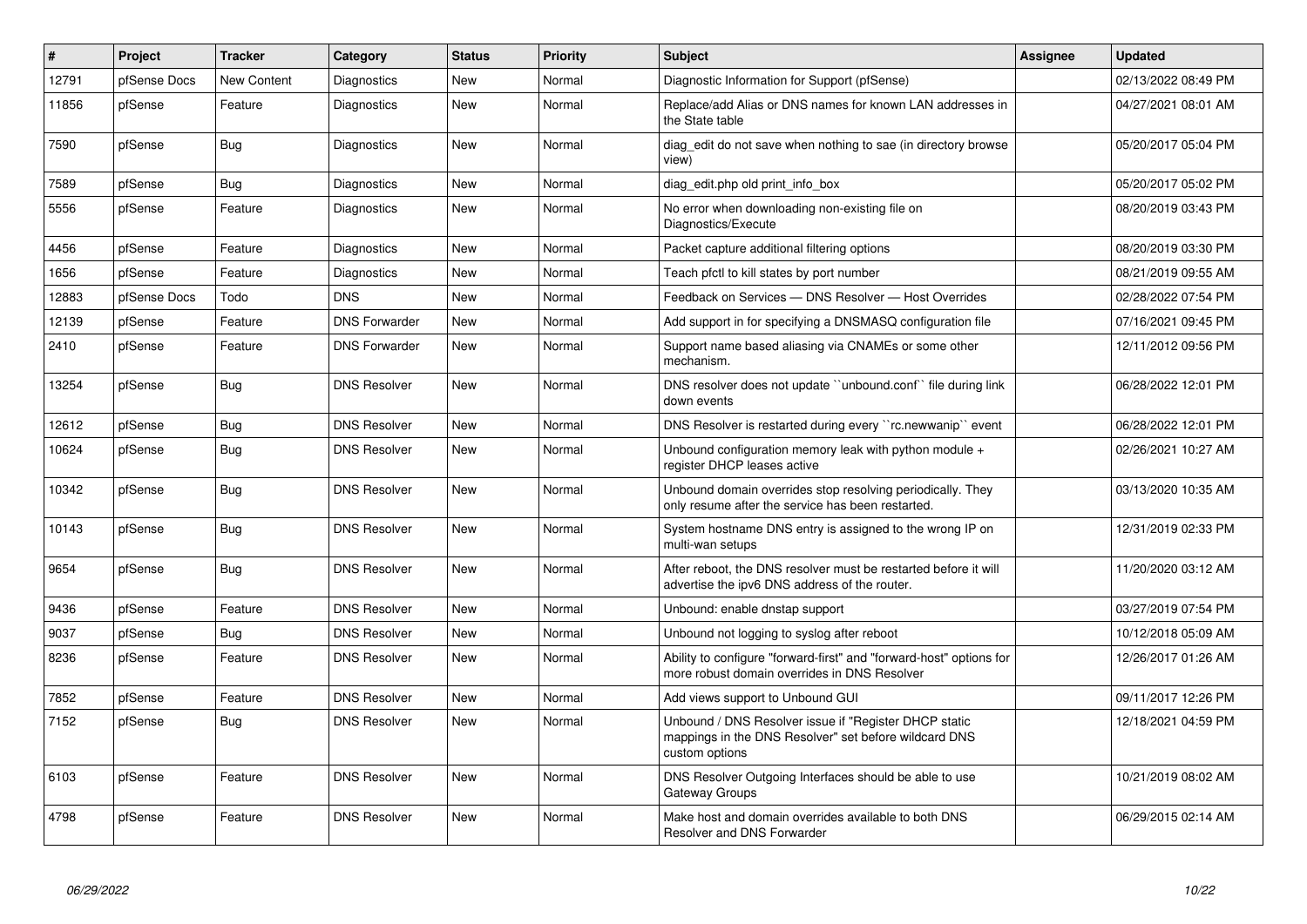| $\#$  | Project             | <b>Tracker</b> | Category              | <b>Status</b> | <b>Priority</b> | Subject                                                                                                 | Assignee            | <b>Updated</b>      |
|-------|---------------------|----------------|-----------------------|---------------|-----------------|---------------------------------------------------------------------------------------------------------|---------------------|---------------------|
| 1819  | pfSense             | Bug            | <b>DNS Resolver</b>   | New           | Normal          | DNS Resolver Not Registering DHCP Server Specified Domain<br>Name                                       | Luiz Souza          | 04/28/2022 01:53 PM |
| 13167 | pfSense             | Bug            | <b>Dynamic DNS</b>    | New           | Normal          | phpDynDNS: DigitalOcean ddns update fails (bad request,<br>invalid character '-' in request id)         |                     | 06/16/2022 09:30 PM |
| 12848 | pfSense             | Feature        | Dynamic DNS           | <b>New</b>    | Normal          | Evaluation of the DynDNS "Result Match" string                                                          |                     | 02/22/2022 02:01 AM |
| 12602 | pfSense             | Feature        | <b>Dynamic DNS</b>    | New           | Normal          | DHCPv6 should allow DDNS Client updates for hosts                                                       |                     | 12/15/2021 11:00 AM |
| 12063 | pfSense Docs        | Todo           | <b>Dynamic DNS</b>    | New           | Normal          | Feedback on Services - Dynamic DNS - Configuring RFC<br>2136 Dynamic DNS updates                        |                     | 06/18/2021 06:24 PM |
| 11177 | pfSense             | Bug            | Dynamic DNS           | <b>New</b>    | Normal          | DDNSv6 not using Check IP Services                                                                      |                     | 12/21/2020 05:02 AM |
| 11147 | pfSense             | <b>Bug</b>     | Dynamic DNS           | New           | Normal          | Domeneshop DynDNS IPv4 and IPv6                                                                         |                     | 12/09/2020 11:47 PM |
| 11084 | pfSense             | Feature        | Dynamic DNS           | New           | Normal          | Dynamic DNS include option to specify virtual IP addresses                                              |                     | 11/19/2020 01:26 PM |
| 10962 | pfSense             | Feature        | Dynamic DNS           | New           | Normal          | Add Cpanel support for Dynamic DNS Clients                                                              |                     | 12/28/2020 01:56 PM |
| 10000 | pfSense             | <b>Bug</b>     | Dynamic DNS           | New           | Normal          | Azure Dynamic DNS A and AAAA Records for Apex Zone                                                      |                     | 03/31/2020 09:03 AM |
| 9805  | pfSense             | Bug            | Dynamic DNS           | New           | Normal          | dynDNS cloudflare multiple entries                                                                      |                     | 10/02/2019 04:51 PM |
| 9664  | pfSense             | Bug            | Dynamic DNS           | New           | Normal          | DynDNS and Dual-wan problem with CloudFlare (works with<br>$No-Ip)$                                     |                     | 08/03/2019 10:00 AM |
| 9504  | pfSense             | Bug            | <b>Dynamic DNS</b>    | New           | Normal          | Multiple Dynamic DNS update notifications for the same<br>interface, not differentiated by the hostname |                     | 05/07/2019 07:46 AM |
| 9063  | pfSense             | Feature        | Dynamic DNS           | <b>New</b>    | Normal          | Allow dynamic DNS client entry to specify which Check IP<br>service to use                              |                     | 10/24/2018 11:53 AM |
| 8432  | pfSense             | Bug            | Dynamic DNS           | <b>New</b>    | Normal          | Dynamic DNS Client gives an error that it can't find IPv6<br>address when WAN interface is a LAGG       |                     | 09/17/2020 05:23 AM |
| 8406  | pfSense             | Bug            | Dynamic DNS           | <b>New</b>    | Normal          | DDNS IPV6 Cloudflare Client does not detect PPOE address                                                |                     | 03/31/2018 11:56 AM |
| 7418  | pfSense             | Feature        | Dynamic DNS           | New           | Normal          | Dynamic dns should be sorted interface name                                                             |                     | 08/21/2019 08:58 AM |
| 7292  | pfSense             | Feature        | Dynamic DNS           | New           | Normal          | DynamicDNS configuration does not sync to HA secondary                                                  |                     | 02/21/2017 04:56 PM |
| 11235 | pfSense<br>Packages | <b>Bug</b>     | Filer                 | New           | Normal          | Filer run script when "state" unchanged                                                                 |                     | 01/08/2021 07:24 AM |
| 11178 | pfSense<br>Packages | Feature        | Filer                 | New           | Normal          | Filer do not ask what to do with previous filename                                                      |                     | 12/31/2020 02:45 AM |
| 13067 | pfSense             | Bug            | <b>FilterDNS</b>      | New           | Normal          | filterdns resolve interval is twice the intended value                                                  |                     | 04/17/2022 07:45 PM |
| 13020 | pfSense Docs        | Todo           | <b>Firewall Rules</b> | New           | Normal          | easyrule command documentation should document<br>permissible wildcards                                 | Jim Pingle          | 04/04/2022 08:01 AM |
| 12268 | pfSense Docs        | Todo           | <b>Firewall Rules</b> | New           | Normal          | Feedback on Firewall - Aliases                                                                          |                     | 08/17/2021 12:55 AM |
| 9685  | pfSense Docs        | Correction     | <b>Firewall Rules</b> | New           | Normal          | Feedback on Firewall - Floating Rules                                                                   | Jim Pingle          | 09/23/2020 02:57 PM |
| 11184 | pfSense             | Bug            | FreeBSD               | New           | Normal          | PF: State policy cannot be configurable                                                                 |                     | 02/09/2021 02:43 AM |
| 13284 | pfSense<br>Packages | Feature        | FreeRADIUS            | New           | Normal          | Option to define "Issuer" in OPT configuration.                                                         | Jakob<br>Nordgarden | 06/19/2022 12:10 PM |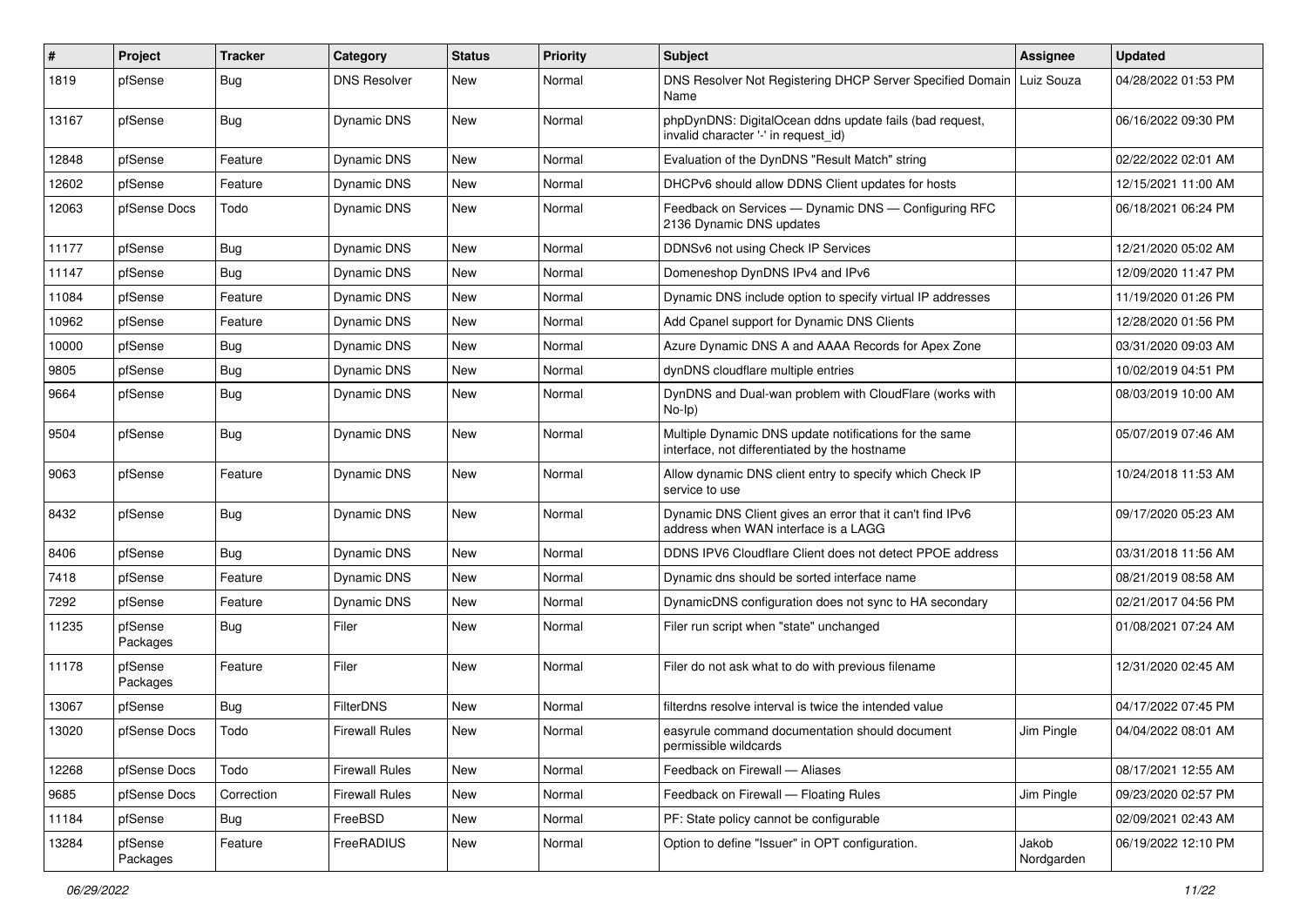| #     | Project             | <b>Tracker</b> | Category   | <b>Status</b> | <b>Priority</b> | <b>Subject</b>                                                                             | <b>Assignee</b> | <b>Updated</b>      |
|-------|---------------------|----------------|------------|---------------|-----------------|--------------------------------------------------------------------------------------------|-----------------|---------------------|
| 12982 | pfSense<br>Packages | <b>Bug</b>     | FreeRADIUS | New           | Normal          | FreeRadius RadReply table entries missing from pf                                          |                 | 06/19/2022 05:38 PM |
| 12286 | pfSense<br>Packages | <b>Bug</b>     | FreeRADIUS | <b>New</b>    | Normal          | Add support for ntlm_auth in LDAP                                                          |                 | 08/20/2021 08:27 AM |
| 12126 | pfSense<br>Packages | <b>Bug</b>     | FreeRADIUS | New           | Normal          | freeradius3 0.15.7_31                                                                      |                 | 10/11/2021 08:21 AM |
| 11802 | pfSense<br>Packages | <b>Bug</b>     | FreeRADIUS | New           | Normal          | FreeRADIUS sync                                                                            |                 | 05/10/2021 04:18 AM |
| 11138 | pfSense<br>Packages | Feature        | FreeRADIUS | New           | Normal          | new WebGUI checkboxes needed                                                               |                 | 12/07/2020 08:28 AM |
| 10695 | pfSense<br>Packages | Bug            | FreeRADIUS | New           | Normal          | FreeRadius Accounting skipping MBs after reboot due to<br>power down                       |                 | 06/24/2020 04:49 AM |
| 9704  | pfSense<br>Packages | Feature        | FreeRADIUS | New           | Normal          | Enable filter_username                                                                     |                 | 08/27/2019 12:07 PM |
| 8836  | pfSense<br>Packages | Feature        | FreeRADIUS | New           | Normal          | Define Idap group vlan assignment in users file                                            |                 | 08/26/2018 07:53 AM |
| 8769  | pfSense<br>Packages | Feature        | FreeRADIUS | New           | Normal          | Allow FreeRADIUS users to change their own Passwords and<br>Pins                           |                 | 10/11/2018 11:34 AM |
| 8589  | pfSense<br>Packages | <b>Bug</b>     | FreeRADIUS | New           | Normal          | FreeRadius 0.15.5_2 ignoring tunnelled-reply=no                                            |                 | 02/18/2019 03:40 PM |
| 8516  | pfSense<br>Packages | <b>Bug</b>     | FreeRADIUS | New           | Normal          | FreeRADIUS requires settings re-saved after pfSense upgrade                                | Jim Pingle      | 12/31/2021 05:58 PM |
| 8264  | pfSense<br>Packages | <b>Bug</b>     | FreeRADIUS | New           | Normal          | Radiusd restart on WAN change results in freeradius not<br>running (and possible solution) |                 | 04/21/2022 12:39 PM |
| 8224  | pfSense<br>Packages | Feature        | FreeRADIUS | New           | Normal          | Add "OU" field to FreeRADIUS page                                                          |                 | 02/21/2018 12:53 AM |
| 8031  | pfSense<br>Packages | Feature        | FreeRADIUS | New           | Normal          | FreeRADIUS copy entry function                                                             |                 | 08/16/2019 01:01 PM |
| 7403  | pfSense<br>Packages | <b>Bug</b>     | FreeRADIUS | New           | Normal          | Captive Portal + freeradius2 + MySQL problems with German<br>Umlaut                        |                 | 03/17/2017 09:12 AM |
| 4506  | pfSense<br>Packages | Feature        | FreeRADIUS | New           | Normal          | FreeRADIUS groups/hunt groups                                                              |                 | 03/10/2015 08:51 PM |
| 12889 | pfSense<br>Packages | Feature        | <b>FRR</b> | New           | Normal          | FRR GUI add set ipv6 next-hop global                                                       |                 | 03/02/2022 06:10 AM |
| 12751 | pfSense<br>Packages | Bug            | <b>FRR</b> | New           | Normal          | Improve FRR route restoration after gateway events                                         |                 | 02/06/2022 11:07 PM |
| 12084 | pfSense<br>Packages | Bug            | <b>FRR</b> | New           | Normal          | libfrr.so.0 error on SG-1100                                                               |                 | 06/26/2021 08:22 AM |
| 11963 | pfSense<br>Packages | Feature        | <b>FRR</b> | New           | Normal          | Dynamically change OSPF interface costs on selected<br>interfaces on CARP event            |                 | 05/26/2021 04:13 AM |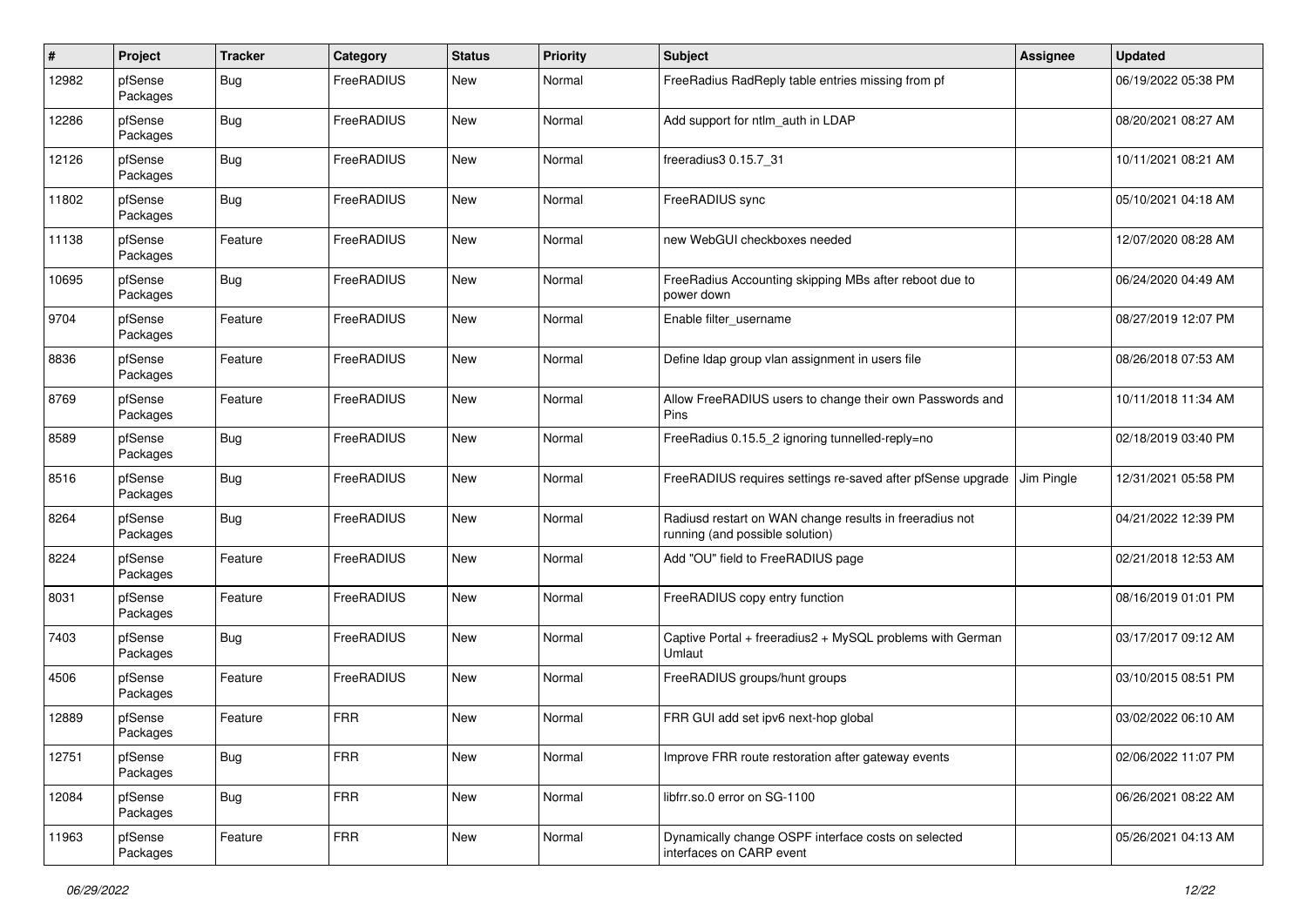| #     | Project             | <b>Tracker</b> | Category              | <b>Status</b> | <b>Priority</b> | <b>Subject</b>                                                                                                                                              | Assignee   | <b>Updated</b>      |
|-------|---------------------|----------------|-----------------------|---------------|-----------------|-------------------------------------------------------------------------------------------------------------------------------------------------------------|------------|---------------------|
| 11841 | pfSense<br>Packages | <b>Bug</b>     | <b>FRR</b>            | New           | Normal          | FRR access lists default bahavior changed to permit by default                                                                                              |            | 04/22/2021 09:52 AM |
| 11835 | pfSense<br>Packages | Bug            | <b>FRR</b>            | New           | Normal          | FRR OSPF redistributed connected routes disappearing                                                                                                        |            | 04/22/2021 07:11 AM |
| 11823 | pfSense<br>Packages | Feature        | <b>FRR</b>            | <b>New</b>    | Normal          | Route handling enhancements                                                                                                                                 |            | 04/19/2021 06:23 PM |
| 11703 | pfSense<br>Packages | Feature        | <b>FRR</b>            | <b>New</b>    | Normal          | add Krill and Routinator support BGP RPKI                                                                                                                   |            | 03/18/2021 07:47 PM |
| 10935 | pfSense<br>Packages | <b>Bug</b>     | <b>FRR</b>            | New           | Normal          | FRR 0.6.7-6 - BGPD service recycled IPv6 without Route Map                                                                                                  |            | 12/30/2020 05:00 PM |
| 10653 | pfSense<br>Packages | Feature        | <b>FRR</b>            | New           | Normal          | Allow to download frr status                                                                                                                                | Jim Pingle | 06/11/2020 01:21 AM |
| 10516 | pfSense<br>Packages | Bug            | <b>FRR</b>            | New           | Normal          | FRR Access list                                                                                                                                             |            | 12/06/2020 11:02 PM |
| 10503 | pfSense<br>Packages | <b>Bug</b>     | <b>FRR</b>            | <b>New</b>    | Normal          | Flapping any GW in multi-WAN influences restating all IPsec<br>tunnels in FRR which leads to dropping all IPsec VTI static<br>routes and related BGP issues |            | 05/08/2020 07:51 PM |
| 10294 | pfSense<br>Packages | <b>Bug</b>     | <b>FRR</b>            | New           | Normal          | FRR Route Counts Incorrect on Status Page                                                                                                                   | Jim Pingle | 02/26/2020 11:08 AM |
| 9545  | pfSense<br>Packages | Feature        | <b>FRR</b>            | New           | Normal          | Enable MULTIPATH in FRR                                                                                                                                     | Jim Pingle | 09/18/2020 12:52 PM |
| 13242 | pfSense             | Feature        | Gateway<br>Monitoring | <b>New</b>    | Normal          | Enhancements to static route creation/deletion for dpinger<br>monitor IPs                                                                                   |            | 06/03/2022 11:20 AM |
| 13076 | pfSense             | <b>Bug</b>     | Gateway<br>Monitoring | <b>New</b>    | Normal          | Marking a gateway as down does not affect IPsec entries using<br>gateway groups                                                                             |            | 06/28/2022 12:01 PM |
| 12811 | pfSense             | <b>Bug</b>     | Gateway<br>Monitoring | New           | Normal          | Services are not restarted when PPP interfaces connect                                                                                                      | Jim Pingle | 06/28/2022 12:01 PM |
| 7671  | pfSense             | Feature        | Gateway<br>Monitoring | <b>New</b>    | Normal          | Gateway Monitoring Via Custom Script or Telnet.                                                                                                             |            | 09/18/2020 02:59 PM |
| 12942 | pfSense             | <b>Bug</b>     | Gateways              | New           | Normal          | Code to kill states for old gateway when reconnecting an<br>interface is incorrect                                                                          | Jim Pingle | 06/28/2022 12:01 PM |
| 12857 | pfSense             | <b>Bug</b>     | Gateways              | New           | Normal          | Firewall gateway goes away when making changes to Bridge0<br>device                                                                                         |            | 02/27/2022 11:20 AM |
| 12764 | pfSense             | Bug            | Gateways              | <b>New</b>    | Normal          | VTI gateway status is pending after assigning the VTI interface                                                                                             |            | 02/07/2022 05:41 AM |
| 12077 | pfSense             | Feature        | Gateways              | New           | Normal          | Allow stick-connections per gateway group                                                                                                                   |            | 06/24/2021 08:45 AM |
| 10875 | pfSense             | Bug            | Gateways              | New           | Normal          | PPP periodic reset does not fully restore gateway group<br>round-robin functionality                                                                        | Luiz Souza | 11/05/2020 07:44 AM |
| 9650  | pfSense             | <b>Bug</b>     | Gateways              | <b>New</b>    | Normal          | IPv6 connection drops (ir-)regular on Kabelvodafone (German<br>cable ISP)                                                                                   |            | 07/27/2019 07:14 AM |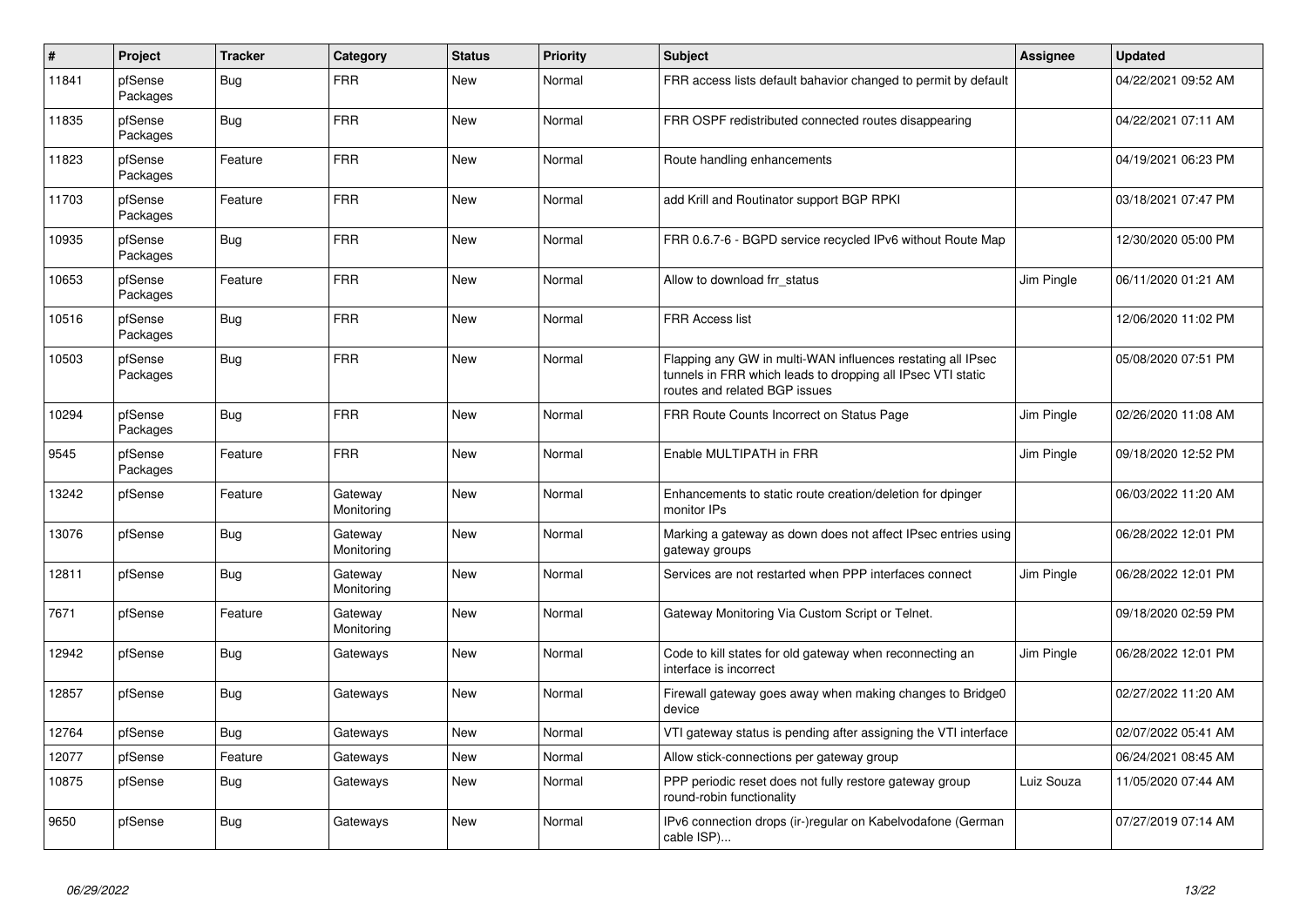| $\#$  | Project             | <b>Tracker</b> | Category | <b>Status</b> | <b>Priority</b> | <b>Subject</b>                                                                                      | Assignee   | <b>Updated</b>      |
|-------|---------------------|----------------|----------|---------------|-----------------|-----------------------------------------------------------------------------------------------------|------------|---------------------|
| 8343  | pfSense             | <b>Bug</b>     | Gateways | New           | Normal          | Gateway Routes (Default Routes) not removed in Kernel when<br>removed from GUI                      |            | 05/14/2020 01:22 AM |
| 12570 | pfSense Docs        | Correction     | General  | New           | Normal          | Active appliance list missing 6100                                                                  |            | 12/06/2021 11:41 AM |
| 10821 | pfSense Docs        | Correction     | General  | New           | Normal          | Use neutral language alternatives                                                                   | Jim Pingle | 09/23/2020 10:43 AM |
| 12465 | pfSense<br>Packages | Feature        | haproxy  | New           | Normal          | Add forwardfor advanced usecases                                                                    |            | 10/16/2021 07:35 PM |
| 12427 | pfSense<br>Packages | Todo           | haproxy  | New           | Normal          | ha-proxy: action order in the GUI is not keeped in the resulting<br>ha-proxy configuration          |            | 10/06/2021 07:02 AM |
| 11036 | pfSense<br>Packages | Bug            | haproxy  | New           | Normal          | <b>HAproxy ACL</b>                                                                                  |            | 02/11/2022 11:27 AM |
| 9599  | pfSense<br>Packages | Feature        | haproxy  | New           | Normal          | Support for "peers" in HAproxy                                                                      |            | 06/25/2019 01:47 AM |
| 9500  | pfSense<br>Packages | Bug            | haproxy  | New           | Normal          | HAproxy does not delete non-applicable action config                                                |            | 01/18/2022 06:28 AM |
| 9261  | pfSense<br>Packages | Bug            | haproxy  | New           | Normal          | haproxy GUI failure                                                                                 |            | 01/08/2019 12:41 PM |
| 9077  | pfSense<br>Packages | Feature        | haproxy  | <b>New</b>    | Normal          | haproxy UI: Add seperator lines                                                                     |            | 10/29/2018 06:06 AM |
| 8982  | pfSense<br>Packages | Feature        | haproxy  | <b>New</b>    | Normal          | HAproxy ACL support for map in configuration UI                                                     |            | 06/25/2019 01:49 AM |
| 8902  | pfSense<br>Packages | <b>Bug</b>     | haproxy  | New           | Normal          | HAproxy package not use custom DNS for lookup on apply<br>new config                                |            | 09/16/2018 08:16 AM |
| 8869  | pfSense<br>Packages | Feature        | haproxy  | New           | Normal          | HAproxy should use RFC 7919 DH parameter files                                                      |            | 10/17/2018 10:46 AM |
| 8232  | pfSense<br>Packages | Feature        | haproxy  | New           | Normal          | different ssl options based on the sni name                                                         |            | 01/30/2019 10:36 AM |
| 8213  | pfSense<br>Packages | Bug            | haproxy  | New           | Normal          | acl src file not populated from alias                                                               |            | 12/21/2017 02:02 PM |
| 8121  | pfSense<br>Packages | Feature        | haproxy  | New           | Normal          | haproxy, allow to generate backends even they don't seem to<br>be used                              |            | 11/23/2017 04:04 AM |
| 7686  | pfSense<br>Packages | Feature        | haproxy  | New           | Normal          | Add option in HAProxy to configure SSL defaults based on the<br>Mozilla SSL Configuration Generator |            | 08/16/2019 01:09 PM |
| 7462  | pfSense<br>Packages | Bug            | haproxy  | New           | Normal          | HAproxy not rebinding properly after WAN DHCP IP change                                             |            | 01/11/2018 09:15 AM |
| 6861  | pfSense<br>Packages | <b>Bug</b>     | haproxy  | New           | Normal          | Ha-Proxy duplicated backend used in place of original backend                                       |            | 02/18/2019 05:30 PM |
| 6784  | pfSense<br>Packages | <b>Bug</b>     | haproxy  | New           | Normal          | HAProxy version .48 will not use URL Table Alias for front end<br>listener                          |            | 02/18/2019 05:32 PM |
| 12861 | pfSense Docs        | Correction     | Hardware | New           | Normal          | pfSense hardware tuning guide references obsolete interface<br>loader variable & buffer limits      |            | 02/23/2022 05:31 PM |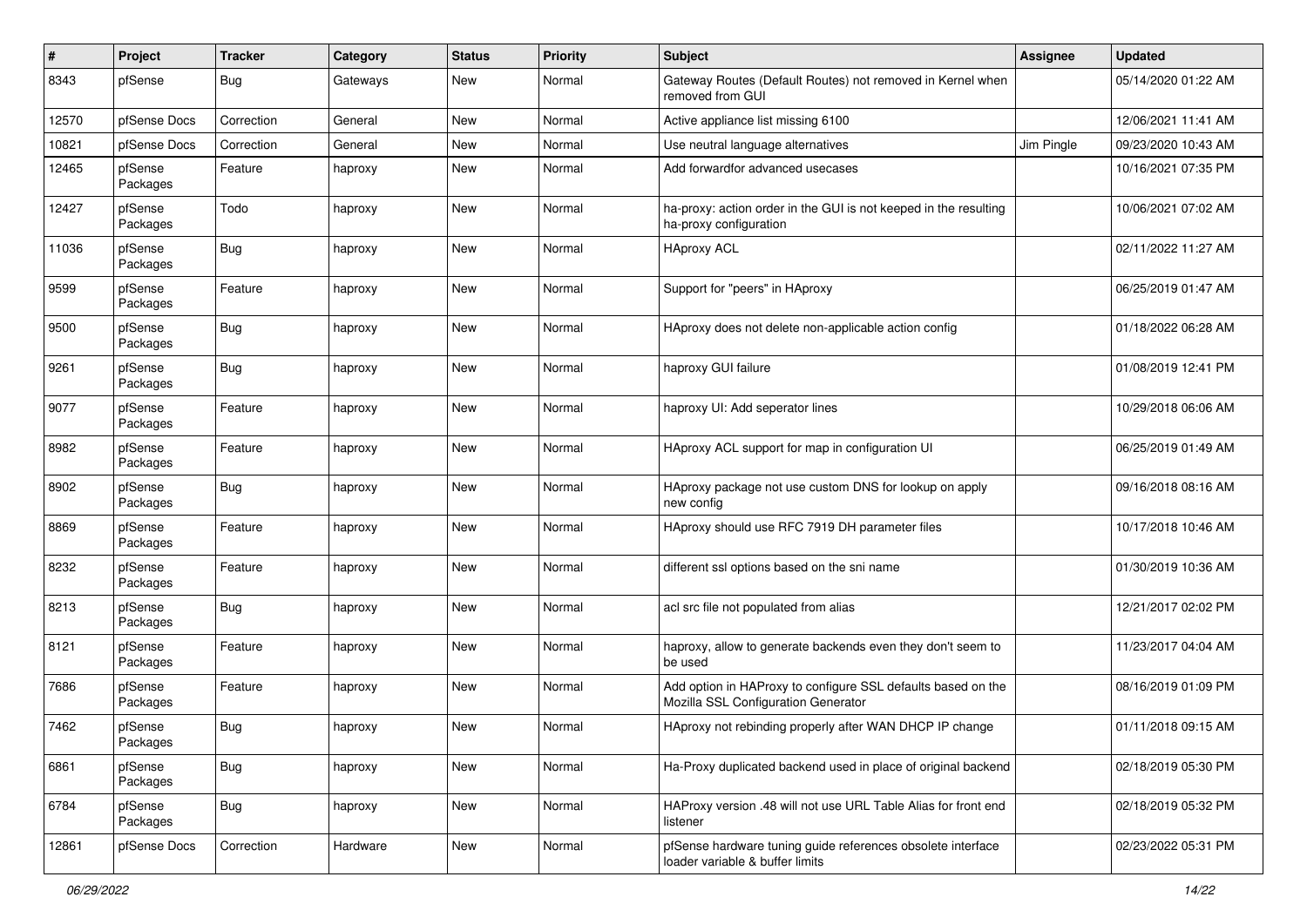| #     | Project      | <b>Tracker</b> | Category                 | <b>Status</b> | <b>Priority</b> | Subject                                                                                            | Assignee      | <b>Updated</b>      |
|-------|--------------|----------------|--------------------------|---------------|-----------------|----------------------------------------------------------------------------------------------------|---------------|---------------------|
| 12659 | pfSense Docs | Todo           | Hardware                 | <b>New</b>    | Normal          | Feedback on Hardware - Hardware Tuning and<br>Troubleshooting - Flow Control for ix                |               | 01/16/2022 10:22 AM |
| 12597 | pfSense Docs | New Content    | Hardware                 | <b>New</b>    | Normal          | How to reset IPMI settings and password for Netgate<br>appliances                                  |               | 05/07/2022 12:33 PM |
| 12461 | pfSense Docs | Todo           | Hardware                 | <b>New</b>    | Normal          | Improve macOS Serial Command Instructions                                                          |               | 10/15/2021 03:47 PM |
| 12237 | pfSense Docs | Todo           | Hardware                 | <b>New</b>    | Normal          | Feedback on Hardware - Hardware Tuning and<br>Troubleshooting                                      |               | 08/10/2021 03:13 AM |
| 13206 | pfSense Plus | Bug            | Hardware / Drivers       | <b>New</b>    | Normal          | SG-3100 LED GPIO hangs                                                                             |               | 06/11/2022 07:01 PM |
| 13003 | pfSense      | Bug            | Hardware / Drivers       | New           | Normal          | Malicious Driver Detection event on ixl driver                                                     |               | 06/25/2022 05:00 PM |
| 12534 | pfSense Plus | Feature        | Hardware / Drivers       | <b>New</b>    | Normal          | Generate a ISO Image for Remote Restore of pfSense Plus on<br>the XG-1537 and 1541 units with IPMI |               | 05/30/2022 10:28 AM |
| 12300 | pfSense      | Feature        | Hardware / Drivers       | <b>New</b>    | Normal          | Add Aquantia Atlantic driver to pfsense                                                            |               | 09/14/2021 06:49 AM |
| 11876 | pfSense      | Feature        | Hardware / Drivers       | New           | Normal          | OpenSSL does not use QAT acceleration on pfSense Plus<br>21.02-RELEASE-p1 or 21.05-DEVELOPMENT     |               | 05/03/2021 08:02 AM |
| 11770 | pfSense Plus | <b>Bug</b>     | Hardware / Drivers       | New           | Normal          | Pantech UML295 USB Modem No Longer Functional                                                      |               | 04/01/2021 11:28 AM |
| 11732 | pfSense Plus | Feature        | Hardware / Drivers       | New           | Normal          | Add VXLAN Support to pfSense Plus                                                                  |               | 03/15/2022 02:35 AM |
| 11731 | pfSense      | <b>Bug</b>     | Hardware / Drivers       | <b>New</b>    | Normal          | Missing support for Realtek USB NICs                                                               |               | 03/30/2021 04:32 AM |
| 10805 | pfSense      | Feature        | Hardware / Drivers       | <b>New</b>    | Normal          | Intel QAT (QuickAssist) encryption support for PfSense                                             |               | 07/31/2020 03:13 PM |
| 10584 | pfSense      | Bug            | Hardware / Drivers       | New           | Normal          | SG-3100 with M.2: shutdown instead of reboot                                                       |               | 07/21/2020 03:08 AM |
| 9800  | pfSense      | Feature        | Hardware / Drivers       | New           | Normal          | Add toggle for net.isr.dispatch=deferred in GUI                                                    |               | 09/29/2019 06:18 AM |
| 8324  | pfSense      | Bug            | Hardware / Drivers       | <b>New</b>    | Normal          | bxe cards require promisc for OSPF                                                                 | Luiz Souza    | 05/25/2020 03:19 PM |
| 8309  | pfSense      | Feature        | Hardware / Drivers       | New           | Normal          | Include apuled driver to add support for LEDs on PC Engines<br>APU boards                          | Darryn Storm  | 08/20/2019 08:47 AM |
| 7720  | pfSense      | Feature        | Hardware / Drivers       | <b>New</b>    | Normal          | Add general watchdog kernel modules (like ichwd) and<br>watchdogd support in the GUI.              |               | 08/19/2019 01:20 PM |
| 7212  | pfSense      | Feature        | Hardware / Drivers       | <b>New</b>    | Normal          | Provide Driver for SG-1000 Crypto Accelerator                                                      | Luiz Souza    | 08/20/2019 08:46 AM |
| 6574  | pfSense      | Feature        | Hardware / Drivers       | New           | Normal          | Support USB RNDIS network interfaces                                                               |               | 08/20/2019 08:46 AM |
| 12411 | pfSense Docs | Todo           | <b>High Availability</b> | New           | Normal          | Feedback on High Availability - pfSense XML-RPC Config<br><b>Sync Overview</b>                     |               | 09/29/2021 10:39 AM |
| 11739 | pfSense Docs | New Content    | <b>High Availability</b> | <b>New</b>    | Normal          | Manual Outbound NAT rules in HA setup                                                              |               | 07/09/2021 08:26 AM |
| 11714 | pfSense Docs | New Content    | <b>High Availability</b> | New           | Normal          | Feedback on Troubleshooting - Troubleshooting High<br><b>Availability DHCP Failover</b>            |               | 03/21/2021 05:58 PM |
| 13277 | pfSense      | Bug            | <b>IGMP Proxy</b>        | New           | Normal          | IGMP Proxy webConfigurator Page Always Produces Error                                              |               | 06/16/2022 07:50 PM |
| 13276 | pfSense      | <b>Bug</b>     | <b>IGMP Proxy</b>        | New           | Normal          | IGMP Proxy Error Message for Logging Links to System Log<br>Instead of Routing Log                 |               | 06/16/2022 07:48 PM |
| 12079 | pfSense      | <b>Bug</b>     | <b>IGMP Proxy</b>        | New           | Normal          | IGMPProxy: kernel panic, Sleeping thread owns a<br>non-sleepable lock                              | Mateusz Guzik | 06/28/2022 12:01 PM |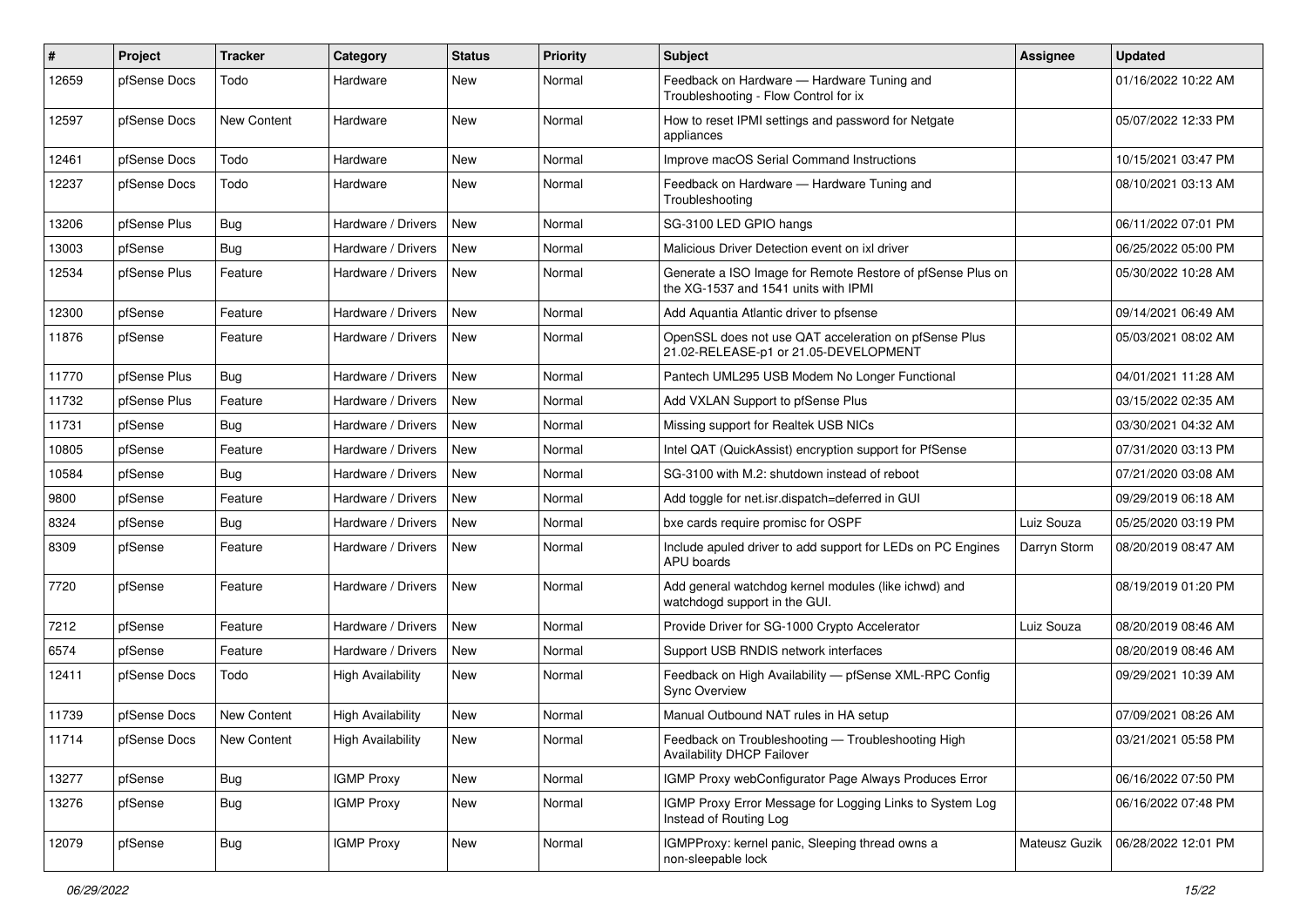| $\#$  | Project      | <b>Tracker</b> | Category                   | <b>Status</b> | <b>Priority</b> | Subject                                                                                                                                                                                            | <b>Assignee</b> | <b>Updated</b>      |
|-------|--------------|----------------|----------------------------|---------------|-----------------|----------------------------------------------------------------------------------------------------------------------------------------------------------------------------------------------------|-----------------|---------------------|
| 11954 | pfSense      | Feature        | <b>IGMP Proxy</b>          | New           | Normal          | <b>Multicast limits</b>                                                                                                                                                                            |                 | 05/25/2021 12:36 AM |
| 11953 | pfSense      | <b>Bug</b>     | <b>IGMP Proxy</b>          | New           | Normal          | XG-1541 crashes when igmpproxy is enabled and network<br>interfaces status change                                                                                                                  |                 | 05/24/2021 04:55 PM |
| 10150 | pfSense      | <b>Bug</b>     | <b>IGMP Proxy</b>          | New           | Normal          | IGMP Proxy does not scale to hundreds of streams                                                                                                                                                   |                 | 01/03/2020 02:56 AM |
| 9338  | pfSense      | Bug            | <b>IGMP Proxy</b>          | New           | Normal          | igmpproxy ignoring downstream vlan interface                                                                                                                                                       |                 | 02/22/2019 03:48 AM |
| 8711  | pfSense      | Bug            | <b>IGMP Proxy</b>          | <b>New</b>    | Normal          | igmpproxy with PPPoE Interfaces                                                                                                                                                                    |                 | 07/28/2018 09:21 AM |
| 3862  | pfSense      | Feature        | <b>IGMP Proxy</b>          | New           | Normal          | Allow configuration of IGMP proxy's 'quickleave' parameter<br>from the web interface                                                                                                               |                 | 04/05/2016 03:24 AM |
| 3382  | pfSense      | Bug            | <b>IGMP Proxy</b>          | New           | Normal          | IGMPPROXY fails with more than 32 interfaces                                                                                                                                                       |                 | 07/12/2016 11:01 PM |
| 13108 | pfSense Docs | Todo           | Installation /<br>Upgrades | <b>New</b>    | Normal          | ZFS filesystem implications                                                                                                                                                                        | Jim Pingle      | 04/27/2022 03:18 PM |
| 12974 | pfSense Plus | Bug            | Installer                  | New           | Normal          | Typing anything into 1100/2100 recovery installer causes<br>process to stop                                                                                                                        |                 | 06/05/2022 04:10 PM |
| 12960 | pfSense      | Bug            | Installer                  | New           | Normal          | VGA installer image defaults to serial console, serial console is<br>default in GUI settings                                                                                                       |                 | 06/28/2022 12:01 PM |
| 12367 | pfSense      | Todo           | Installer                  | <b>New</b>    | Normal          | ZFS: Do not show memstick disk on target list                                                                                                                                                      |                 | 09/13/2021 07:37 AM |
| 11363 | pfSense      | Bug            | Installer                  | New           | Normal          | Clean Install 2.5.0 fails due to hardware incompability                                                                                                                                            |                 | 02/04/2021 11:06 AM |
| 8401  | pfSense      | Bug            | Installer                  | New           | Normal          | Issues related to keys representing alphabetic characters<br>specific to Scandinavian languages and to some other keys.                                                                            |                 | 03/30/2018 11:06 AM |
| 7541  | pfSense      | Feature        | Installer                  | New           | Normal          | ZFS Install, add hot spare option                                                                                                                                                                  |                 | 08/14/2019 09:32 AM |
| 6457  | pfSense      | Feature        | Installer                  | New           | Normal          | Allow ability to configure AWS EC2 AMI via userdata                                                                                                                                                |                 | 09/21/2020 02:54 PM |
| 13279 | pfSense      | Bug            | Interfaces                 | New           | Normal          | DHCP config override affects Gateway installation.                                                                                                                                                 |                 | 06/17/2022 07:25 AM |
| 13228 | pfSense      | Bug            | Interfaces                 | New           | Normal          | Recovering interface gateway may not be added back into<br>gateway groups and rules when expected                                                                                                  | Jim Pingle      | 06/28/2022 12:01 PM |
| 13225 | pfSense      | Bug            | Interfaces                 | New           | Normal          | Bridges with QinQ interfaces not properly set up at boot                                                                                                                                           | Viktor Gurov    | 06/28/2022 12:01 PM |
| 12679 | pfSense      | Feature        | Interfaces                 | New           | Normal          | Remind user to update DHCPv6 range when changing<br>interface IPv6 prefix                                                                                                                          |                 | 01/12/2022 07:36 AM |
| 12504 | pfSense      | Bug            | Interfaces                 | <b>New</b>    | Normal          | BCM57412 NetXtreme-E 10Gb RDMA Ethernet controller<br>issue                                                                                                                                        |                 | 11/05/2021 04:51 AM |
| 11872 | pfSense      | <b>Bug</b>     | Interfaces                 | New           | Normal          | gif interfaces reporting incorrect traffic counters                                                                                                                                                |                 | 12/30/2021 04:00 AM |
| 11657 | pfSense      | <b>Bug</b>     | Interfaces                 | New           | Normal          | netmap_ring_reinit error                                                                                                                                                                           |                 | 03/18/2021 10:32 PM |
| 11641 | pfSense      | Bug            | Interfaces                 | New           | Normal          | On xn based interfaces without the VLANMTU flag the first<br>VLAN tag defined does not follow the parent interface MTU<br>settings. All subsequent VLAN tags follow the parent<br>interface's MTU. |                 | 03/09/2021 06:42 PM |
| 11430 | pfSense      | Bug            | Interfaces                 | New           | Normal          | PHP console spam after Assigning Interfaces                                                                                                                                                        |                 | 10/09/2021 10:37 AM |
| 11412 | pfSense      | <b>Bug</b>     | Interfaces                 | New           | Normal          | LLDPD Package Doesn't Work with Switchports                                                                                                                                                        |                 | 02/12/2021 08:12 PM |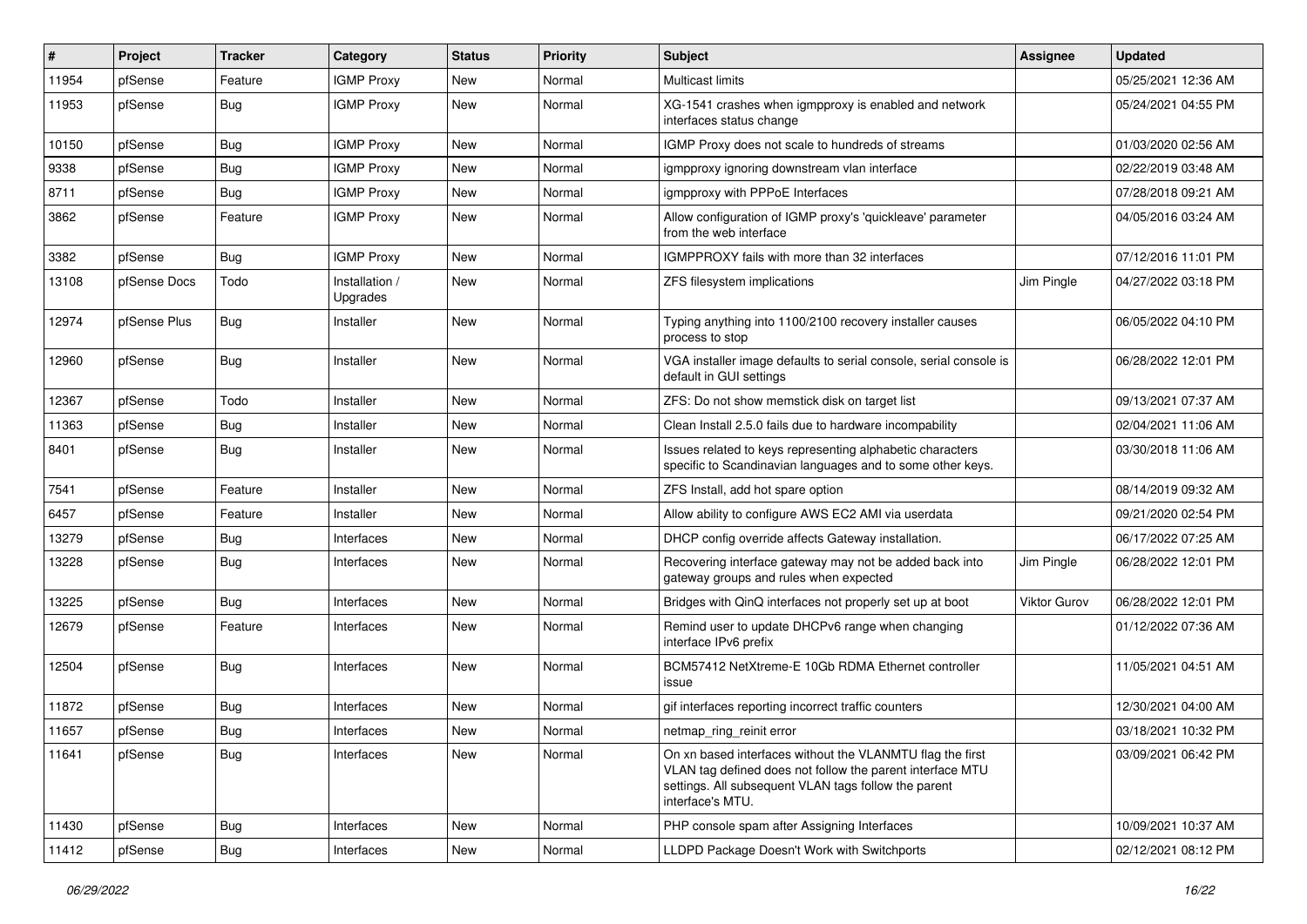| ∦     | Project | <b>Tracker</b> | Category   | <b>Status</b> | <b>Priority</b> | Subject                                                                                                                          | <b>Assignee</b>     | <b>Updated</b>      |
|-------|---------|----------------|------------|---------------|-----------------|----------------------------------------------------------------------------------------------------------------------------------|---------------------|---------------------|
| 11335 | pfSense | <b>Bug</b>     | Interfaces | New           | Normal          | Spoofing the MAC on a LAGG interface does not work for<br>some NIC types.                                                        |                     | 01/29/2021 09:10 AM |
| 11243 | pfSense | Feature        | Interfaces | New           | Normal          | individual pfctl snort2c tables per interface only blocking IPs for<br>specific interface when a rule triggers in snort/suricata |                     | 01/14/2021 03:02 PM |
| 11139 | pfSense | Documentation  | Interfaces | <b>New</b>    | Normal          | <b>Bridges and VLANs</b>                                                                                                         |                     | 12/07/2020 12:32 PM |
| 11091 | pfSense | <b>Bug</b>     | Interfaces | New           | Normal          | Interfaces set as disabled in the configuration have an UP<br>status in the operating system at boot                             | <b>Viktor Gurov</b> | 06/28/2022 12:01 PM |
| 11056 | pfSense | Feature        | Interfaces | New           | Normal          | Add option to disable flow-control on interfaces in GUI                                                                          |                     | 11/11/2020 04:41 PM |
| 10890 | pfSense | Feature        | Interfaces | <b>New</b>    | Normal          | Allow multiple assigned interfaces to track status of a single<br>switch port                                                    |                     | 09/14/2020 07:20 AM |
| 10223 | pfSense | Feature        | Interfaces | New           | Normal          | Add the ability to create additional loopback interfaces                                                                         |                     | 12/15/2020 04:35 PM |
| 9690  | pfSense | Bug            | Interfaces | New           | Normal          | Ethernet flow control should be disabled by default                                                                              |                     | 08/19/2019 06:45 PM |
| 9585  | pfSense | Bug            | Interfaces | <b>New</b>    | Normal          | 6RD: Unable to reach hosts on within same 6rd-domain                                                                             |                     | 08/14/2019 02:39 PM |
| 9464  | pfSense | Feature        | Interfaces | New           | Normal          | Marvell 6000 -- netgate hardware (e.g.: XG-7100, XG-3100)<br>internal switch LACP support                                        |                     | 04/08/2019 07:58 AM |
| 9241  | pfSense | Bug            | Interfaces | New           | Normal          | Ethernet link cycles up/down if "auto-negotiate" is explicitly<br>selected in interface configuration                            |                     | 12/31/2018 08:36 PM |
| 8815  | pfSense | <b>Bug</b>     | Interfaces | <b>New</b>    | Normal          | IP addresses are removed from interfaces when link is lost and<br>either IPv4 or IPv6 is dynamic                                 | Luiz Souza          | 07/21/2021 07:49 AM |
| 8770  | pfSense | <b>Bug</b>     | Interfaces | New           | Normal          | QinQ interfaces always show as active                                                                                            |                     | 02/01/2020 09:47 AM |
| 8526  | pfSense | <b>Bug</b>     | Interfaces | New           | Normal          | DHCP client ignores server replies when 802.1q tagging is<br>used                                                                |                     | 08/14/2019 10:52 AM |
| 8520  | pfSense | Feature        | Interfaces | New           | Normal          | Option to auto-renew DHCP on interface with an offline<br>gateway or marked as down                                              |                     | 07/20/2021 11:00 AM |
| 8435  | pfSense | Bug            | Interfaces | <b>New</b>    | Normal          | DHCPv6 unusable in certain circumstances (US AT&T Fiber,<br>etc.)                                                                |                     | 08/14/2019 10:52 AM |
| 8173  | pfSense | Feature        | Interfaces | <b>New</b>    | Normal          | dhcp6c - RAW Options                                                                                                             |                     | 05/29/2022 05:34 PM |
| 8113  | pfSense | <b>Bug</b>     | Interfaces | New           | Normal          | MTU setting on bridge, openvpn clients ignored                                                                                   |                     | 12/31/2021 05:55 PM |
| 7626  | pfSense | Feature        | Interfaces | New           | Normal          | Add IPoE support for WAN                                                                                                         |                     | 01/01/2022 12:31 AM |
| 7430  | pfSense | <b>Bug</b>     | Interfaces | New           | Normal          | pfsense-utils.inc - where_is_ipaddr_configured() should<br>account for loopback interface                                        |                     | 08/13/2019 03:48 PM |
| 7040  | pfSense | i Bug          | Interfaces | New           | Normal          | Issue when disabling an interface                                                                                                |                     | 12/26/2016 02:56 AM |
| 6977  | pfSense | <b>Bug</b>     | Interfaces | New           | Normal          | VLAN traffic is erroneously counted as underlying iface<br>(untagged) traffic                                                    |                     | 08/13/2019 02:56 PM |
| 6845  | pfSense | Feature        | Interfaces | New           | Normal          | DHCP / DHCPv6 WAN client status page                                                                                             |                     | 08/19/2019 12:37 PM |
| 6823  | pfSense | <b>Bug</b>     | Interfaces | New           | Normal          | No connectivity after changing link state to UP                                                                                  |                     | 04/21/2022 12:39 PM |
| 6796  | pfSense | Feature        | Interfaces | New           | Normal          | Allow hostnames as GRE and GIF endpoints                                                                                         |                     | 08/13/2019 02:35 PM |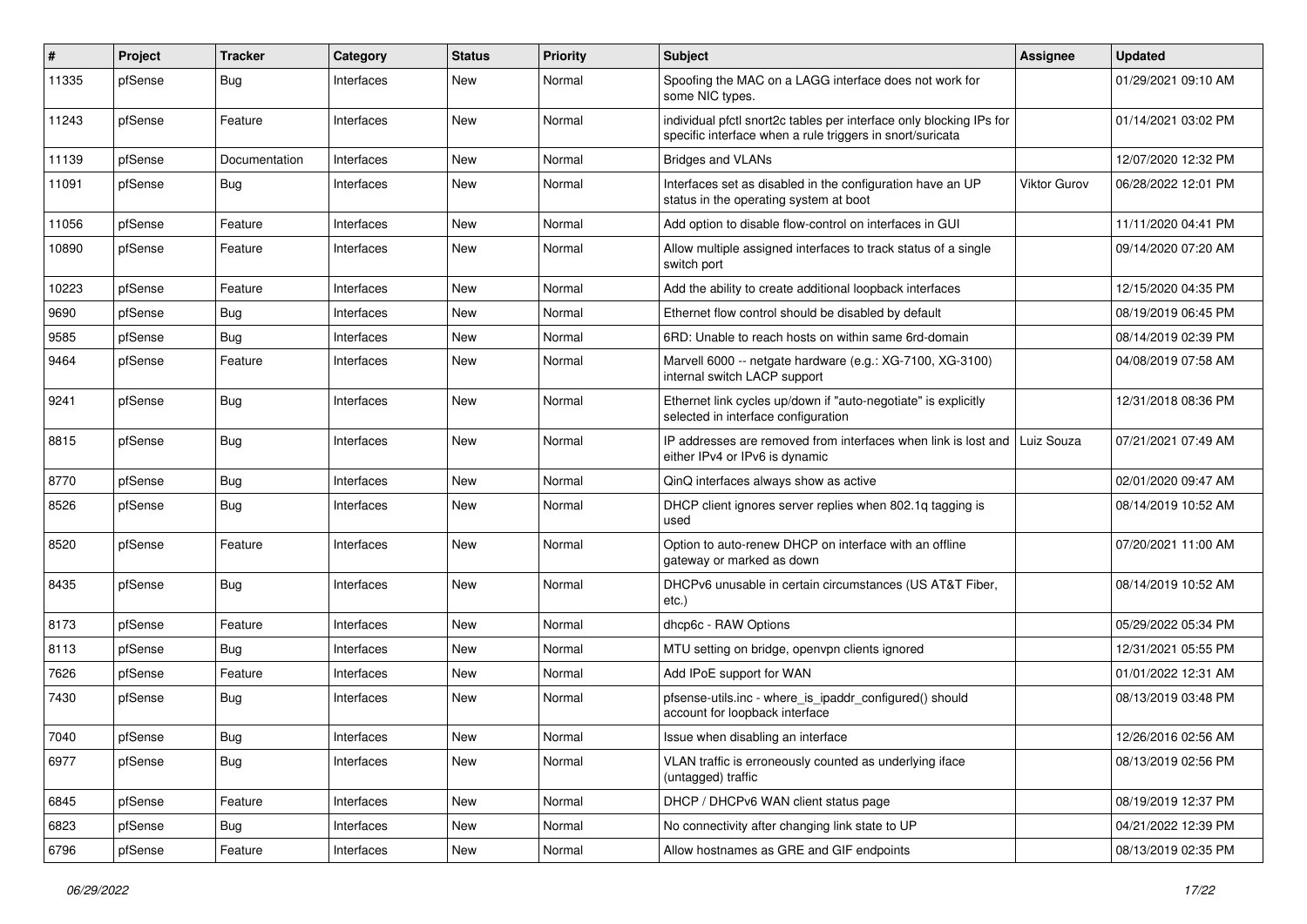| ∥#    | Project             | <b>Tracker</b> | Category     | <b>Status</b> | <b>Priority</b> | <b>Subject</b>                                                                                              | <b>Assignee</b>     | <b>Updated</b>      |
|-------|---------------------|----------------|--------------|---------------|-----------------|-------------------------------------------------------------------------------------------------------------|---------------------|---------------------|
| 6289  | pfSense             | Bug            | Interfaces   | <b>New</b>    | Normal          | IPv6 address not given to track6 interfaces on create                                                       |                     | 12/30/2021 04:17 AM |
| 6038  | pfSense             | Feature        | Interfaces   | <b>New</b>    | Normal          | Add ability to configure which interface is chosen for defining<br>hostname IP in /etc/hosts                |                     | 07/07/2017 09:56 AM |
| 5474  | pfSense             | Feature        | Interfaces   | <b>New</b>    | Normal          | Add 802.1x configuration to wired interfaces.                                                               |                     | 03/16/2016 04:32 PM |
| 13246 | pfSense<br>Packages | Feature        | iperf        | <b>New</b>    | Normal          | iperf3 service controls do not work                                                                         |                     | 06/05/2022 06:51 PM |
| 13264 | pfSense             | Feature        | <b>IPsec</b> | <b>New</b>    | Normal          | IPSec Phase2 select multiple PFS key groups                                                                 |                     | 06/10/2022 04:29 PM |
| 13102 | pfSense             | <b>Bug</b>     | <b>IPsec</b> | <b>New</b>    | Normal          | Deleting an IPSec tunnel doesn't destroy the SA (SADs/SPDs)<br>causes crash in status ipsec.php             | <b>Viktor Gurov</b> | 06/28/2022 12:01 PM |
| 13014 | pfSense             | Bug            | <b>IPsec</b> | New           | Normal          | Charon.vici can get in a bad state                                                                          | Mateusz Guzik       | 06/28/2022 12:01 PM |
| 12787 | pfSense Docs        | Todo           | <b>IPsec</b> | New           | Normal          | Feedback on pfSense Configuration Recipes - Routing<br>Internet Traffic Through a Site-to-Site IPsec Tunnel |                     | 02/11/2022 11:28 PM |
| 12762 | pfSense             | Bug            | <b>IPsec</b> | <b>New</b>    | Normal          | IPsec keep alive check ignores Child SA Start Action                                                        | Viktor Gurov        | 02/07/2022 11:21 AM |
| 12645 | pfSense             | Bug            | <b>IPsec</b> | <b>New</b>    | Normal          | `filterdns`` does not monitor remote IPsec gateways for IPv6<br>address changes                             | Viktor Gurov        | 06/28/2022 12:01 PM |
| 12549 | pfSense             | Regression     | <b>IPsec</b> | <b>New</b>    | Normal          | Per-user Mobile IPsec settings are not applied to connecting<br>mobile clients                              | Jim Pingle          | 06/28/2022 12:01 PM |
| 12473 | pfSense             | Feature        | <b>IPsec</b> | <b>New</b>    | Normal          | Allow user adjustment of IPsec Keep Alive periodic checks                                                   |                     | 12/22/2021 05:59 AM |
| 12335 | pfSense             | <b>Bug</b>     | <b>IPsec</b> | <b>New</b>    | Normal          | IPsec DNS inefficiency                                                                                      | Jim Pingle          | 06/28/2022 12:01 PM |
| 11622 | pfSense Docs        | Todo           | <b>IPsec</b> | New           | Normal          | Update pfSense VPC VPN Configuration Wizard docs                                                            |                     | 03/04/2021 09:36 AM |
| 10493 | pfSense             | <b>Bug</b>     | <b>IPsec</b> | New           | Normal          | filter get vpns list() issues                                                                               |                     | 05/06/2020 01:07 AM |
| 9857  | pfSense             | Feature        | <b>IPsec</b> | New           | Normal          | IPsec Down/Up SMTP Notifications                                                                            |                     | 08/31/2021 08:07 AM |
| 8686  | pfSense             | <b>Bug</b>     | <b>IPsec</b> | <b>New</b>    | Normal          | IPsec VTI: Assigned interface firewall rules are never parsed                                               |                     | 02/10/2021 12:15 PM |
| 8346  | pfSense             | Feature        | <b>IPsec</b> | <b>New</b>    | Normal          | Let pFSense act as an IPSec XAuth VPN Client                                                                |                     | 02/23/2018 07:39 AM |
| 8168  | pfSense             | Feature        | <b>IPsec</b> | <b>New</b>    | Normal          | strongswan dhcp option                                                                                      |                     | 12/19/2017 04:14 AM |
| 8073  | pfSense             | Bug            | IPsec        | <b>New</b>    | Normal          | Traffic inexplicably not going through IPSEC despite (in theory)<br>matching SPs                            |                     | 11/09/2017 02:51 AM |
| 8036  | pfSense             | Feature        | <b>IPsec</b> | <b>New</b>    | Normal          | Want to run multiple Mobile Client IKEv2 server instances                                                   |                     | 08/14/2019 09:31 AM |
| 8013  | pfSense             | <b>Bug</b>     | <b>IPsec</b> | <b>New</b>    | Normal          | IPsec MSS clamping value shared for IPv4 and IPv6                                                           | Luiz Souza          | 10/28/2021 01:37 PM |
| 7773  | pfSense             | Feature        | <b>IPsec</b> | <b>New</b>    | Normal          | IPSec using IKEv2 with split DNS not using provided domain<br>names                                         |                     | 08/15/2017 05:25 PM |
| 7738  | pfSense             | Feature        | <b>IPsec</b> | New           | Normal          | Highlight which IPSec (or other VPN) crypto modes are<br>hardware-accelerated in the UI                     |                     | 08/13/2019 03:46 PM |
| 7420  | pfSense             | Bug            | <b>IPsec</b> | <b>New</b>    | Normal          | ipsec status freezing                                                                                       |                     | 02/13/2020 09:09 AM |
| 7248  | pfSense             | Feature        | <b>IPsec</b> | <b>New</b>    | Normal          | Web UI for IPSec settings should warn about poor security<br>choices                                        | Jim Pingle          | 10/31/2019 12:15 PM |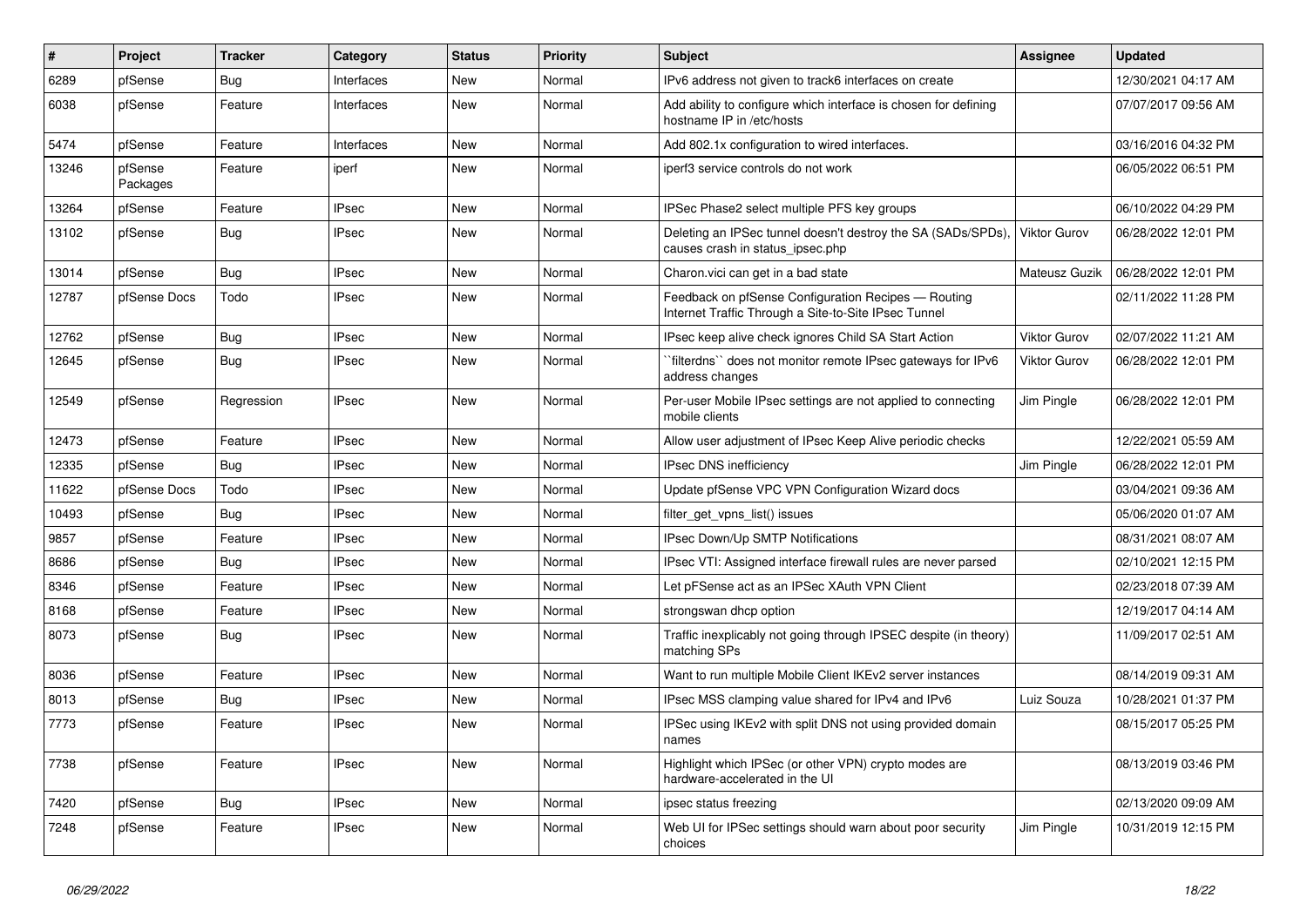| $\vert$ # | Project             | <b>Tracker</b> | Category                                        | <b>Status</b> | <b>Priority</b> | <b>Subject</b>                                                                                 | <b>Assignee</b> | <b>Updated</b>      |
|-----------|---------------------|----------------|-------------------------------------------------|---------------|-----------------|------------------------------------------------------------------------------------------------|-----------------|---------------------|
| 7235      | pfSense             | <b>Bug</b>     | <b>IPsec</b>                                    | New           | Normal          | 4860 has not got significant IPsec performance rising with<br>enabled HW acceleration          | Luiz Souza      | 12/18/2021 04:32 PM |
| 6481      | pfSense             | Bug            | <b>IPsec</b>                                    | New           | Normal          | loading EAP_RADIUS method failed                                                               |                 | 03/24/2020 04:25 PM |
| 6213      | pfSense             | Feature        | <b>IPsec</b>                                    | <b>New</b>    | Normal          | IPSEC: IPV4/IPV6 dual-interface-stack support for Mobile IKE                                   |                 | 04/20/2016 07:48 AM |
| 5629      | pfSense             | Bug            | <b>IPsec</b>                                    | <b>New</b>    | Normal          | Allow for IPsec configuration using certs without a CA                                         |                 | 12/31/2021 05:21 PM |
| 5331      | pfSense             | Feature        | <b>IPsec</b>                                    | <b>New</b>    | Normal          | IPSec table for tuning strongswan.conf                                                         |                 | 05/05/2021 12:10 AM |
| 4989      | pfSense             | Feature        | <b>IPsec</b>                                    | New           | Normal          | Allow all valid strongswan remote gateway options in gui                                       |                 | 08/20/2015 02:57 PM |
| 4688      | pfSense             | Feature        | <b>IPsec</b>                                    | <b>New</b>    | Normal          | Missing TFC Traffic Flow Confidentiality support                                               |                 | 11/15/2021 12:27 PM |
| 4591      | pfSense             | Feature        | <b>IPsec</b>                                    | <b>New</b>    | Normal          | IPSec Failover Support for IP Addresses instead of Dynamic<br>DNS / Failover Group             |                 | 09/04/2020 12:17 AM |
| 3312      | pfSense             | <b>Bug</b>     | <b>IPsec</b>                                    | New           | Normal          | Gateway on IPsec rules is not functional in pf                                                 |                 | 01/28/2020 10:09 PM |
| 946       | pfSense             | Feature        | <b>IPsec</b>                                    | <b>New</b>    | Normal          | Allow aliases to be used to define IPsec phase 2 networks                                      |                 | 04/21/2022 12:39 PM |
| 11997     | pfSense<br>Packages | <b>Bug</b>     | <b>IPsec Profile</b><br>Wizard                  | <b>New</b>    | Normal          | Add Support for Android Strongswan Profiles in the Profile<br>Wizard                           | Jim Pingle      | 07/10/2021 07:51 PM |
| 12938     | pfSense             | <b>Bug</b>     | IPv6 Router<br>Advertisements<br>(RADVD)        | New           | Normal          | MaxRtrAdvInterval would allow stale DNS servers to be<br>deleted faster                        |                 | 03/12/2022 09:37 AM |
| 8262      | pfSense             | Feature        | IPv6 Router<br>Advertisements<br>(RADVD)        | <b>New</b>    | Normal          | Make each prefix flags configurable separately.                                                |                 | 01/16/2018 12:35 PM |
| 7737      | pfSense             | <b>Bug</b>     | <b>IPv6 Router</b><br>Advertisements<br>(RADVD) | <b>New</b>    | Normal          | radvd error message                                                                            |                 | 08/13/2019 09:41 AM |
| 7303      | pfSense             | <b>Bug</b>     | <b>IPv6 Router</b><br>Advertisements<br>(RADVD) | <b>New</b>    | Normal          | ipv6 connectivity lost on pfSense reboot                                                       |                 | 08/20/2019 12:23 PM |
| 6816      | pfSense             | Feature        | <b>IPv6 Router</b><br>Advertisements<br>(RADVD) | New           | Normal          | Status and/or Diagnostics page for radvd                                                       |                 | 08/13/2019 02:35 PM |
| 6541      | pfSense             | <b>Bug</b>     | <b>IPv6 Router</b><br>Advertisements<br>(RADVD) | New           | Normal          | IPv6 RAs always include on-link prefix; clients may not use<br>DHCPv6 managed addresses        |                 | 08/13/2019 03:23 PM |
| 4470      | pfSense             | Feature        | IPv6 Router<br>Advertisements<br>(RADVD)        | New           | Normal          | RA page in GUI                                                                                 |                 | 08/20/2019 12:20 PM |
| 3718      | pfSense             | Feature        | IPv6 Router<br>Advertisements<br>(RADVD)        | New           | Normal          | radvd - enhancement proposal: ability to advertise routes and<br>some fixes - patches attached |                 | 03/22/2020 02:59 PM |
| 11761     | pfSense             | Bug            | L <sub>2</sub> TP                               | New           | Normal          | L2TP/IPsec VPN : PPP LCP negotiation occurs before user<br>authentication                      |                 | 03/31/2021 04:52 AM |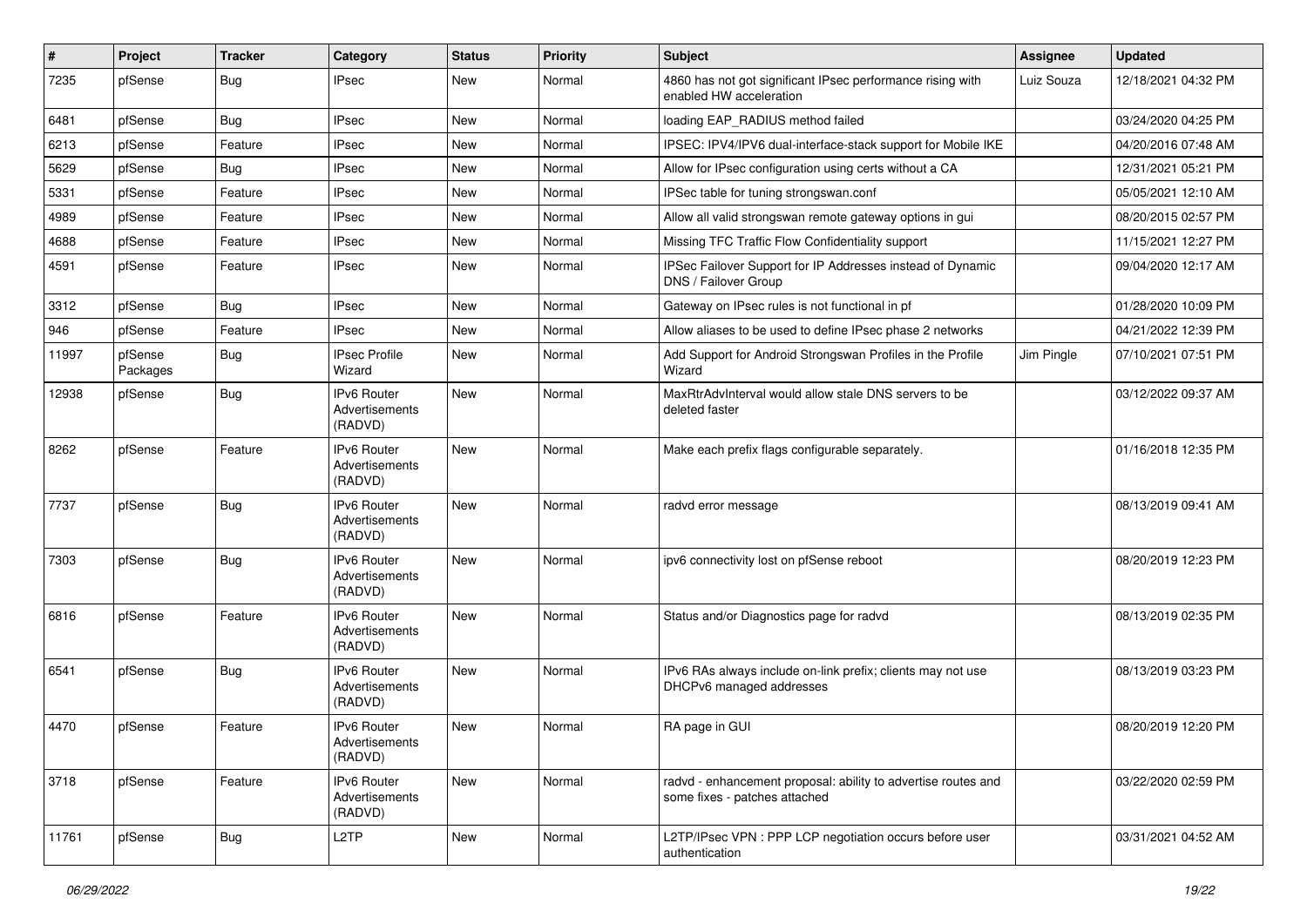| #     | Project             | <b>Tracker</b> | Category               | <b>Status</b> | <b>Priority</b> | Subject                                                                           | Assignee   | <b>Updated</b>      |
|-------|---------------------|----------------|------------------------|---------------|-----------------|-----------------------------------------------------------------------------------|------------|---------------------|
| 7563  | pfSense             | Feature        | L2TP                   | New           | Normal          | 12tp Suggestion: consider allowing IP/Subnet for the user.                        |            | 08/21/2019 10:52 AM |
| 6321  | pfSense             | <b>Bug</b>     | L <sub>2</sub> TP      | New           | Normal          | Problem with connecting l2tp over ipsec from android and<br>windows               |            | 11/13/2020 11:01 AM |
| 1667  | pfSense             | <b>Bug</b>     | L <sub>2</sub> TP      | New           | Normal          | L2TP server does not respond properly from a CARP VIP                             |            | 12/11/2021 07:43 PM |
| 9453  | pfSense             | <b>Bug</b>     | <b>LAGG Interfaces</b> | <b>New</b>    | Normal          | VLAN Interfaces on LAGG get orphaned at boot                                      |            | 08/21/2019 11:16 AM |
| 8335  | pfSense             | <b>Bug</b>     | LAGG Interfaces        | New           | Normal          | System hang with LACP downlink to UniFi switch                                    |            | 08/21/2019 11:18 AM |
| 4499  | pfSense             | Feature        | LAGG Interfaces        | New           | Normal          | pfSense LAGG interfaces; unable to set speed and duplex for<br>member interfaces. |            | 08/21/2019 11:16 AM |
| 2504  | pfSense             | Feature        | <b>LAGG Interfaces</b> | <b>New</b>    | Normal          | lagg enhancements                                                                 |            | 01/08/2021 12:17 PM |
| 336   | pfSense             | Feature        | <b>LAGG Interfaces</b> | New           | Normal          | Option to create lagg under assign interfaces                                     |            | 08/21/2019 11:16 AM |
| 12747 | pfSense             | Bug            | Logging                | New           | Normal          | System log is filled by sshguard                                                  |            | 05/03/2022 03:08 AM |
| 12625 | pfSense             | Feature        | Logging                | New           | Normal          | Granular logging options for default firewall rules.                              |            | 12/21/2021 06:39 PM |
| 12056 | pfSense             | Bug            | Logging                | New           | Normal          | Filterlog says "Unknown Option %u"                                                |            | 06/18/2021 05:51 AM |
| 11666 | pfSense             | <b>Bug</b>     | Logging                | New           | Normal          | GUI Firewall log search not parsing filter.log beyond hard<br>coded limit         |            | 03/12/2021 11:38 AM |
| 11324 | pfSense             | Feature        | Logging                | New           | Normal          | Separate syslog "Remote log servers" Parameters                                   |            | 01/27/2021 10:47 AM |
| 10581 | pfSense             | Feature        | Logging                | New           | Normal          | Provide ability to disable nginx access logging to remote syslog<br>server        |            | 05/21/2020 08:36 PM |
| 9060  | pfSense             | Feature        | Logging                | New           | Normal          | add rule name filtering field for firewall log viewer                             |            | 08/14/2019 12:38 PM |
| 9038  | pfSense             | Feature        | Logging                | New           | Normal          | Live view of any log file                                                         |            | 08/19/2019 02:55 PM |
| 8372  | pfSense             | Feature        | Logging                | New           | Normal          | add gui setting to adjust refresh rate for dynamic firewall logs                  |            | 08/14/2019 10:31 AM |
| 7800  | pfSense             | Feature        | Logging                | New           | Normal          | Add option for state logging                                                      |            | 08/13/2019 03:51 PM |
| 7476  | pfSense             | <b>Bug</b>     | Logging                | New           | Normal          | Dirty buffer used to build log messages?                                          |            | 04/17/2017 09:51 PM |
| 1940  | pfSense             | Todo           | Logging                | New           | Normal          | Integrate rSyslogd                                                                |            | 07/06/2018 02:11 PM |
| 13044 | pfSense<br>Packages | Feature        | Mail report            | New           | Normal          | Customized reporting                                                              |            | 04/11/2022 09:22 AM |
| 11567 | pfSense<br>Packages | Feature        | Mail report            | New           | Normal          | Email report add a note filed request                                             |            | 02/27/2021 03:44 PM |
| 12978 | pfSense Docs        | Correction     | Monitoring             | New           | Normal          | Correction to iftop section of Monitoring Bandwidth Usage                         | Jim Pingle | 03/23/2022 11:18 AM |
| 11772 | pfSense Plus        | Feature        | Multi-WAN              | New           | Normal          | Layer 2 Tunnel Bonding Capability                                                 |            | 06/05/2021 03:27 PM |
| 7964  | pfSense             | Bug            | Multi-WAN              | New           | Normal          | Restart openvpn on gateway switching                                              |            | 08/19/2019 12:35 PM |
| 3115  | pfSense             | Feature        | Multi-WAN              | New           | Normal          | Traffic shaping for multi WAN                                                     |            | 12/07/2015 02:20 PM |
| 1388  | pfSense             | Feature        | Multi-WAN              | New           | Normal          | 3G outbound failover connection with auto dial-up and hang-up                     |            | 08/21/2019 11:27 AM |
| 855   | pfSense             | Feature        | Multi-WAN              | New           | Normal          | Ability to selectively kill states on gateways recovery                           |            | 03/11/2022 08:30 AM |
| 228   | pfSense             | Feature        | Multi-WAN              | New           | Normal          | Multi-WAN support with same gateway on multiple WANs                              |            | 04/11/2015 01:10 AM |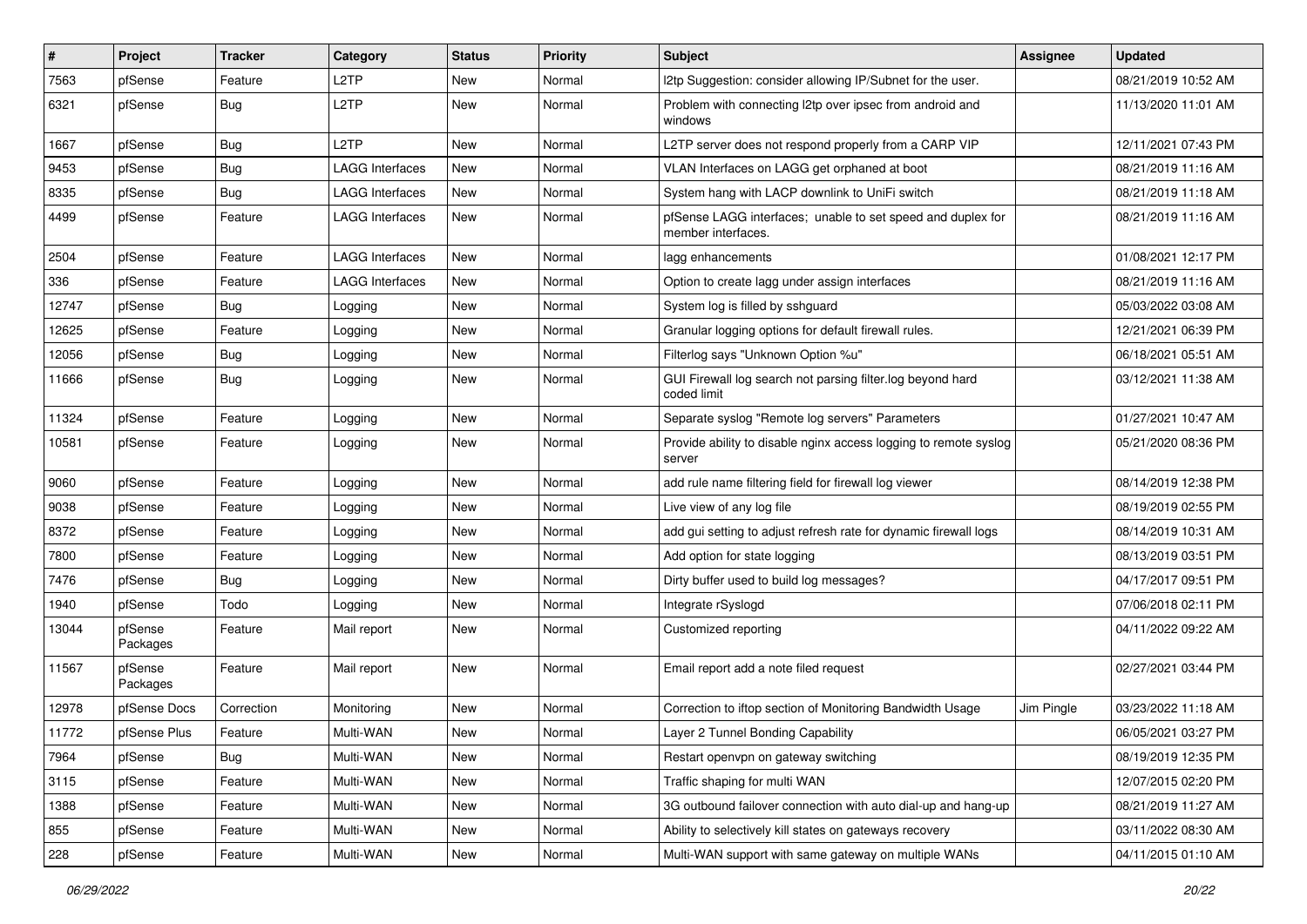| $\vert$ # | Project             | <b>Tracker</b> | Category               | <b>Status</b> | <b>Priority</b> | <b>Subject</b>                                                                                            | <b>Assignee</b>      | <b>Updated</b>      |
|-----------|---------------------|----------------|------------------------|---------------|-----------------|-----------------------------------------------------------------------------------------------------------|----------------------|---------------------|
| 12400     | pfSense Docs        | Correction     | <b>NAT</b>             | <b>New</b>    | Normal          | NAT 1:1 documentation - multi-wan information                                                             |                      | 03/13/2022 12:53 PM |
| 9179      | pfSense             | <b>Bug</b>     | <b>NAT Reflection</b>  | <b>New</b>    | Normal          | NAT reflection fix implemented for #8604 is causing WebUI<br>and XMLRPC to fail on slave                  |                      | 03/27/2020 08:01 PM |
| 8004      | pfSense             | Bug            | <b>NAT Reflection</b>  | New           | Normal          | Error notice for a deleted NAT that had a RULE or an existing<br>NAT which is claimed to have no NAT port |                      | 10/24/2017 06:39 PM |
| 11610     | pfSense<br>Packages | <b>Bug</b>     | <b>NET-SNMP</b>        | New           | Normal          | NET-SNMP is not setting the correct permissions on AgentX                                                 |                      | 06/28/2021 07:54 AM |
| 12860     | pfSense<br>Packages | Feature        | New Package<br>Request | New           | Normal          | add mmc-utils package to all images                                                                       |                      | 02/24/2022 07:18 AM |
| 12656     | pfSense<br>Packages | Feature        | New Package<br>Request | <b>New</b>    | Normal          | <b>NextDNS</b>                                                                                            |                      | 01/31/2022 01:50 AM |
| 12573     | pfSense<br>Packages | Feature        | New Package<br>Request | New           | Normal          | Dashboard widget with external connection map                                                             | aleksei<br>prokofiev | 12/07/2021 07:38 AM |
| 12308     | pfSense<br>Packages | Feature        | New Package<br>Request | <b>New</b>    | Normal          | Dynamicaly Update Firewall Aliases from OpenVPN LDAP<br>Group membership of the connected user            |                      | 08/27/2021 12:51 AM |
| 11890     | pfSense<br>Packages | Feature        | New Package<br>Request | New           | Normal          | Browser-based "clientless" VPN                                                                            |                      | 05/05/2021 07:26 AM |
| 11573     | pfSense<br>Packages | Feature        | New Package<br>Request | <b>New</b>    | Normal          | <b>Custom Commands</b>                                                                                    |                      | 03/16/2021 07:28 PM |
| 11411     | pfSense<br>Packages | Feature        | New Package<br>Request | <b>New</b>    | Normal          | Smokeping as a default latency measurement tool                                                           |                      | 02/12/2021 09:29 PM |
| 11410     | pfSense<br>Packages | Feature        | New Package<br>Request | New           | Normal          | adding bpytop (former Bashtop)                                                                            |                      | 07/26/2021 12:33 PM |
| 10818     | pfSense<br>Packages | Feature        | New Package<br>Request | New           | Normal          | <b>UDP Broadcast Relay</b>                                                                                |                      | 05/31/2022 02:13 AM |
| 10547     | pfSense<br>Packages | Feature        | New Package<br>Request | New           | Normal          | Add package addrwatch. Addrwatch is like arpwatch but works<br>with ipv4 and ipv6                         |                      | 05/11/2020 09:20 AM |
| 10242     | pfSense<br>Packages | Feature        | New Package<br>Request | <b>New</b>    | Normal          | E2guardian Web filtering package                                                                          | <b>Viktor Gurov</b>  | 05/30/2022 10:40 AM |
| 10160     | pfSense<br>Packages | Feature        | New Package<br>Request | <b>New</b>    | Normal          | Dedicated Maxmind GeoIP package including license<br>registration                                         |                      | 01/03/2020 10:31 PM |
| 9616      | pfSense<br>Packages | Feature        | New Package<br>Request | New           | Normal          | Package for Docs                                                                                          |                      | 03/26/2020 06:34 AM |
| 9315      | pfSense<br>Packages | Feature        | New Package<br>Request | New           | Normal          | Add Package: dnscrypt-proxy                                                                               |                      | 03/05/2021 02:38 AM |
| 9238      | pfSense<br>Packages | Feature        | New Package<br>Request | New           | Normal          | Add support for Zerotier                                                                                  |                      | 05/17/2021 01:58 PM |
| 9044      | pfSense<br>Packages | Feature        | New Package<br>Request | New           | Normal          | <b>Add SoftEther</b>                                                                                      |                      | 11/02/2019 10:51 AM |